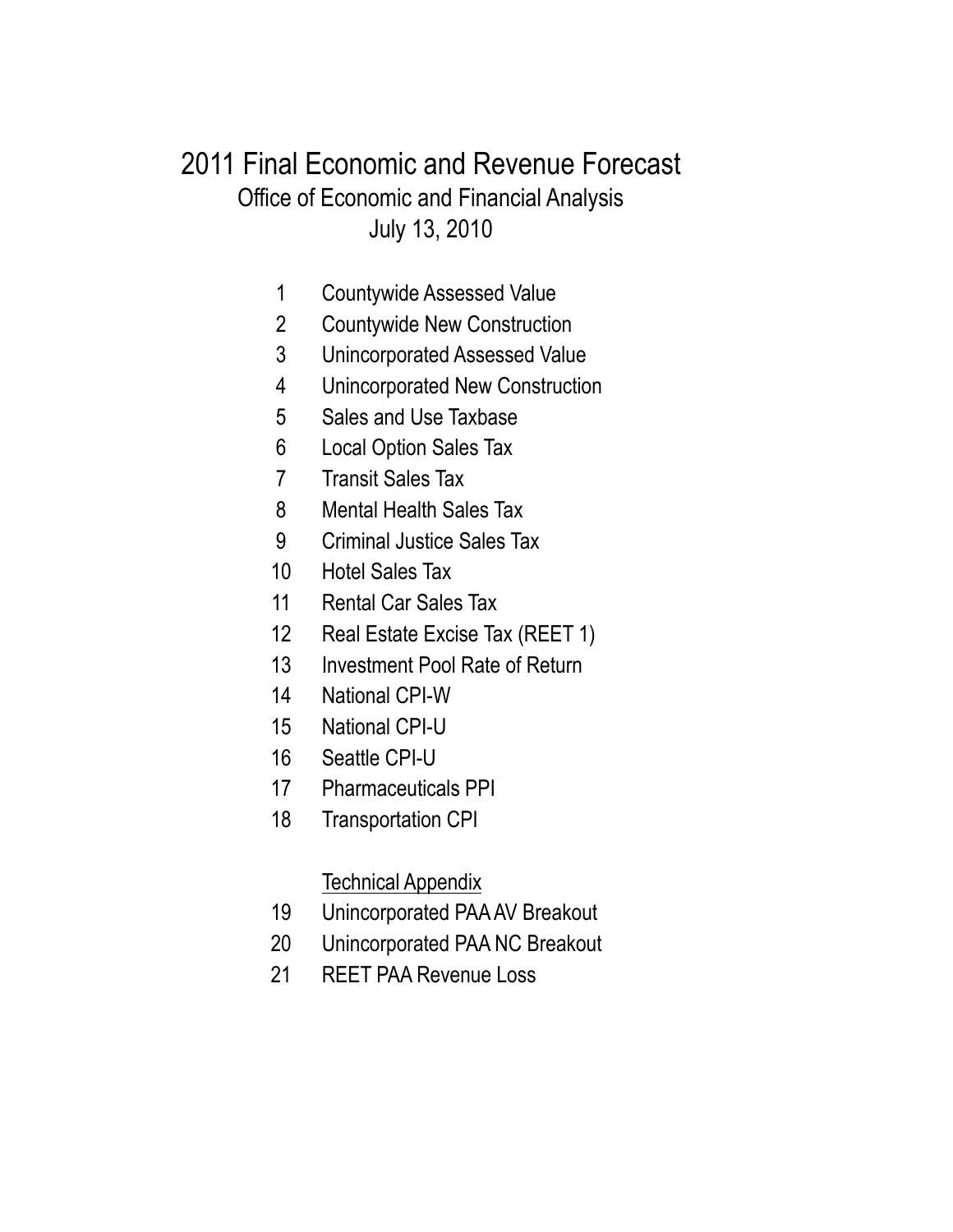## 2011 Final Countywide Assessed Value Forecast Office of Economic and Financial Analysis July 13, 2010

| Year | Value           | Change    |
|------|-----------------|-----------|
| 2000 | 166,321,207,538 |           |
| 2001 | 188,420,103,797 | 13.29%    |
| 2002 | 210,996,600,903 | 11.98%    |
| 2003 | 224,994,598,210 | 6.63%     |
| 2004 | 235,834,254,423 | 4.82%     |
| 2005 | 248,911,782,339 | 5.55%     |
| 2006 | 270,571,089,668 | 8.70%     |
| 2007 | 298,755,199,059 | 10.42%    |
| 2008 | 340,995,439,577 | 14.14%    |
| 2009 | 386,889,727,909 | 13.46%    |
| 2010 | 341,971,517,465 | $-11.61%$ |
| 2011 | 320,622,216,647 | $-6.24%$  |
| 2012 | 323,763,240,641 | 0.98%     |
| 2013 | 341,464,505,586 | 5.47%     |
| 2014 | 377,354,859,078 | 10.51%    |
| 2015 | 408,371,757,675 | 8.22%     |
| 2016 | 434,095,357,413 | 6.30%     |
| 2017 | 463,817,064,716 | 6.85%     |
| 2018 | 494,219,731,961 | 6.55%     |
| 2019 | 526,238,025,936 | 6.48%     |
| 2020 | 560,935,698,971 | 6.59%     |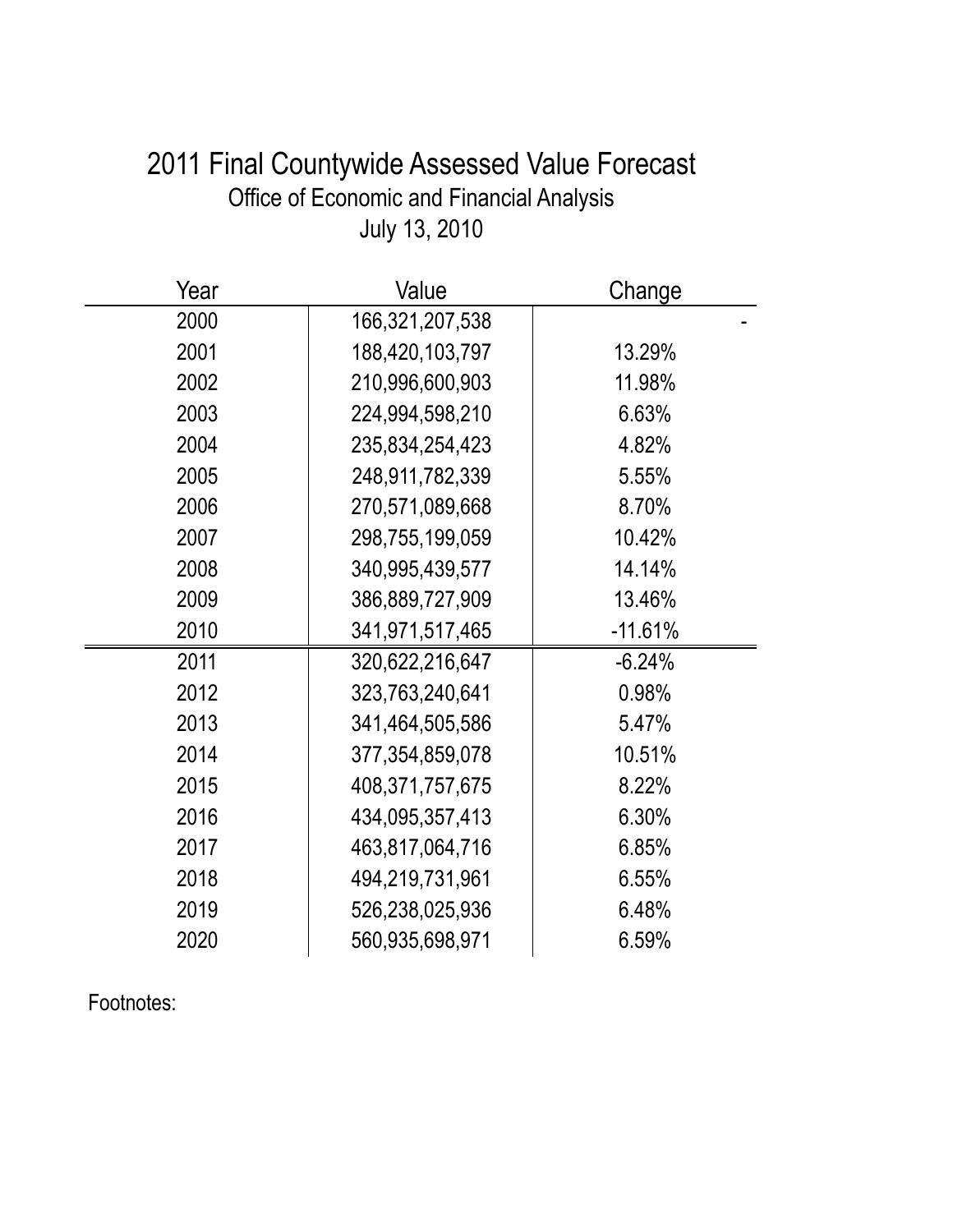| 2011 Final Countywide New ConstructionForecast |
|------------------------------------------------|
| Office of Economic and Financial Analysis      |
| July 13, 2010                                  |

| Year | Value         | Change    |
|------|---------------|-----------|
| 2000 | 3,476,500,000 |           |
| 2001 | 3,865,600,000 | 11.19%    |
| 2002 | 4,430,600,000 | 14.62%    |
| 2003 | 3,719,900,000 | $-16.04%$ |
| 2004 | 4,201,000,000 | 12.93%    |
| 2005 | 4,292,400,000 | 2.18%     |
| 2006 | 4,964,300,000 | 15.65%    |
| 2007 | 5,950,400,000 | 19.86%    |
| 2008 | 6,663,100,000 | 11.98%    |
| 2009 | 8,005,200,000 | 20.14%    |
| 2010 | 5,205,200,000 | $-34.98%$ |
| 2011 | 3,638,204,200 | $-30.10%$ |
| 2012 | 2,676,631,266 | $-26.43%$ |
| 2013 | 2,792,747,386 | 4.34%     |
| 2014 | 3,662,810,941 | 31.15%    |
| 2015 | 4,519,175,753 | 23.38%    |
| 2016 | 4,927,592,289 | 9.04%     |
| 2017 | 5,600,656,924 | 13.66%    |
| 2018 | 5,937,688,481 | 6.02%     |
| 2019 | 6,417,429,913 | 8.08%     |
| 2020 | 6,839,041,848 | 6.57%     |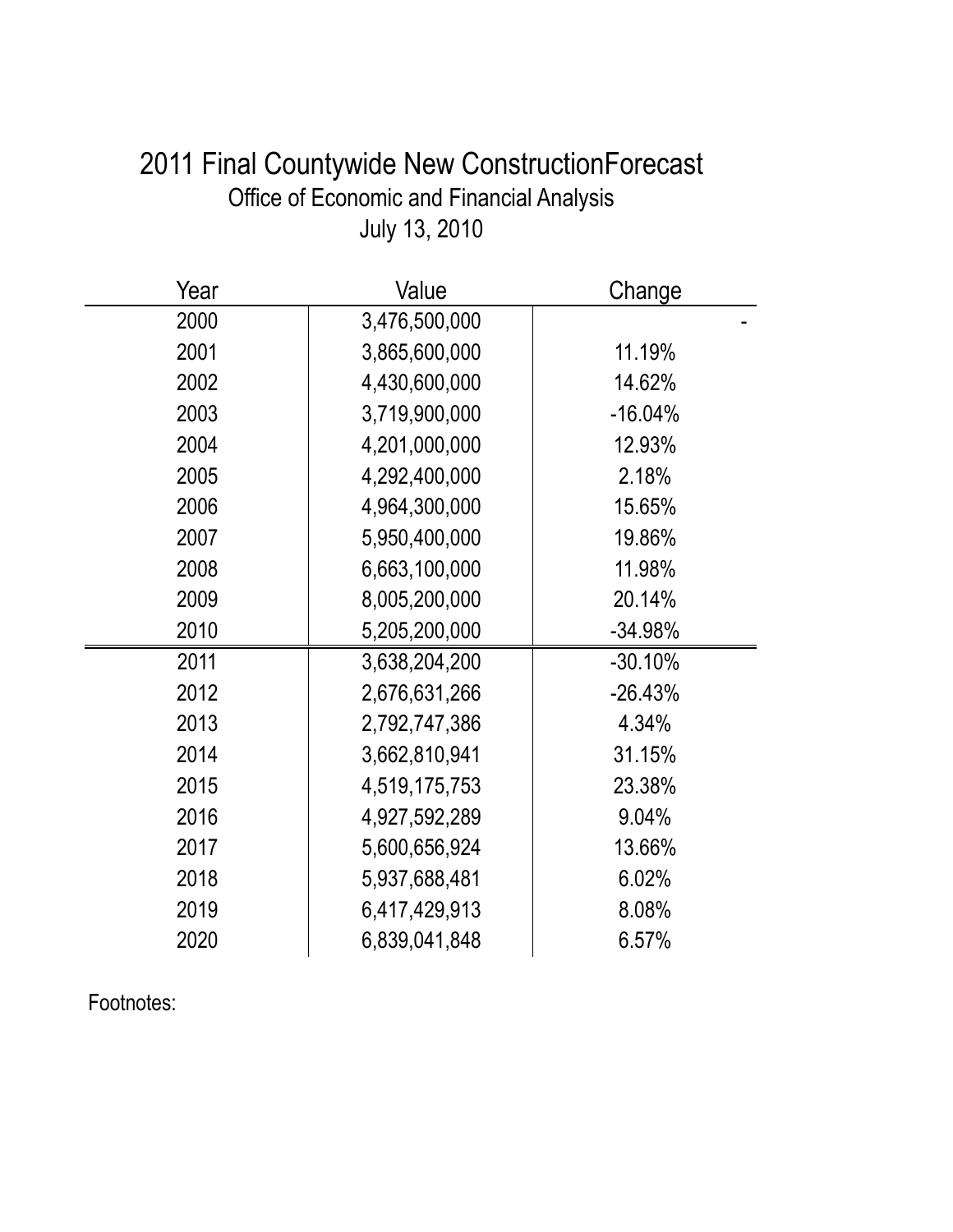| 2011 Final Unincorporated Assessed Value Forecast |  |
|---------------------------------------------------|--|
| Office of Economic and Financial Analysis         |  |
| July 13, 2010                                     |  |

| Year | Value             | Change    |
|------|-------------------|-----------|
| 2000 | 26,820,808,300    |           |
| 2001 | 29,495,903,550    | 9.97%     |
| 2002 | 31,855,880,320    | 8.00%     |
| 2003 | 34, 121, 588, 670 | 7.11%     |
| 2004 | 36,002,180,790    | 5.51%     |
| 2005 | 38,388,375,100    | 6.63%     |
| 2006 | 41,286,880,590    | 7.55%     |
| 2007 | 45, 145, 645, 420 | 9.35%     |
| 2008 | 50,369,419,770    | 11.57%    |
| 2009 | 52,536,624,390    | 4.30%     |
| 2010 | 43,743,564,380    | $-16.74%$ |
| 2011 | 38,545,998,779    | $-11.88%$ |
| 2012 | 34,583,836,268    | $-10.28%$ |
| 2013 | 31,718,568,302    | $-8.28%$  |
| 2014 | 36,275,028,016    | 14.37%    |
| 2015 | 39,957,514,477    | 10.15%    |
| 2016 | 36,089,128,414    | $-9.68%$  |
| 2017 | 38,728,765,161    | 7.31%     |
| 2018 | 41,573,378,625    | 7.34%     |
| 2019 | 44,705,279,009    | 7.53%     |
| 2020 | 48, 163, 650, 431 | 7.74%     |

> Assessed value amounts are include adjustments for potential annexation areas

> Attached appendix contains breakdowns of various PAA adjustment amounts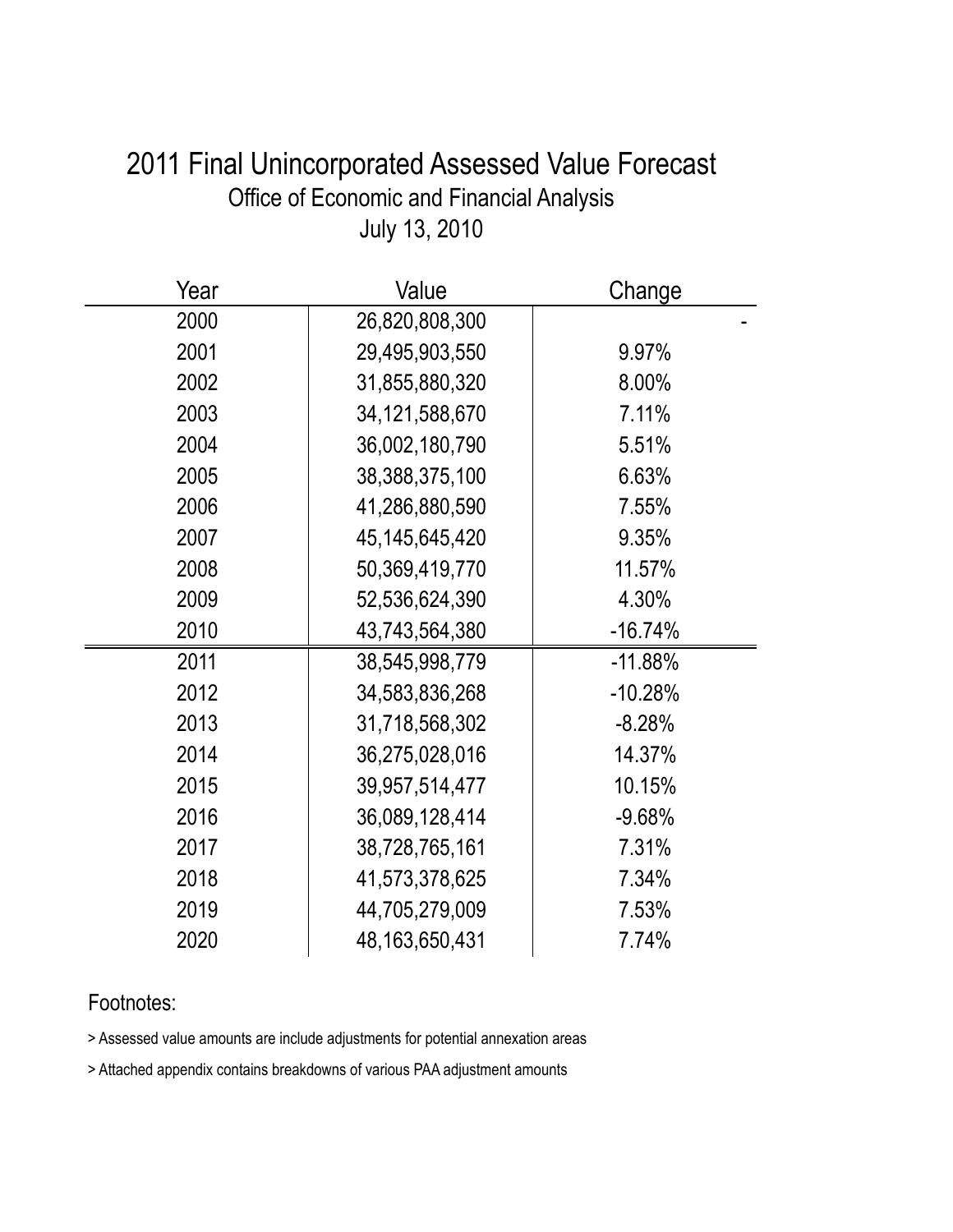| Year | Value         | Change     |
|------|---------------|------------|
| 2000 | 511,940,482   |            |
| 2001 | 543,833,777   | 6.23%      |
| 2002 | 715,260,251   | 31.52%     |
| 2003 | 678,629,389   | $-5.12%$   |
| 2004 | 780,913,911   | 15.07%     |
| 2005 | 1,012,943,672 | 29.71%     |
| 2006 | 898,303,083   | $-11.32%$  |
| 2007 | 1,051,911,167 | 17.10%     |
| 2008 | 938,271,172   | $-10.80\%$ |
| 2009 | 821,583,000   | $-12.44%$  |
| 2010 | 304,665,097   | $-62.92%$  |
| 2011 | 212,947,406   | $-30.10%$  |
| 2012 | 156,665,666   | $-26.43%$  |
| 2013 | 163,462,048   | 4.34%      |
| 2014 | 214,387,661   | 31.15%     |
| 2015 | 264,511,473   | 23.38%     |
| 2016 | 288,416,465   | 9.04%      |
| 2017 | 327,811,551   | 13.66%     |
| 2018 | 347,538,315   | 6.02%      |
| 2019 | 375,618,018   | 8.08%      |
| 2020 | 400,295,348   | 6.57%      |

## 2011 Final Unincorporated New Construction Forecast Office of Economic and Financial Analysis July 13, 2010

### Footnotes:

> New Construction amounts are DO NOT include adjustments for potential annexation areas

> Attached appendix contains breakdowns of various PAA adjustment amounts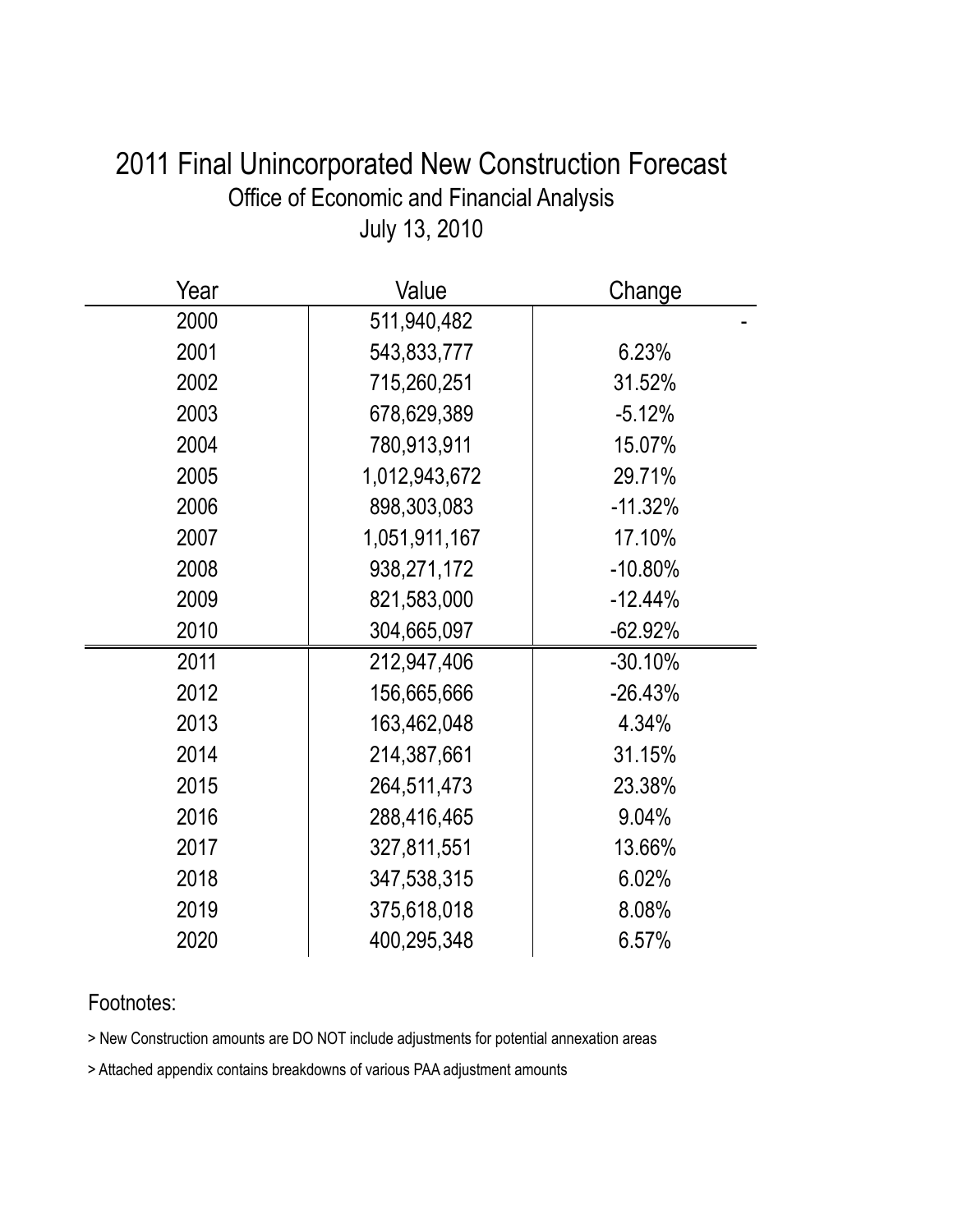# 2011 Final Sales and Use Taxbase Forecast Office of Economic and Financial Analysis July 13, 2010

| Year | Value             | Change    |
|------|-------------------|-----------|
| 2000 | 39,017,612,480    |           |
| 2001 | 37,414,873,470    | $-4.11%$  |
| 2002 | 36, 137, 962, 860 | $-3.41%$  |
| 2003 | 36,379,622,690    | 0.67%     |
| 2004 | 38,521,409,960    | 5.89%     |
| 2005 | 41,807,662,630    | 8.53%     |
| 2006 | 45,401,665,730    | 8.60%     |
| 2007 | 49,268,622,240    | 8.52%     |
| 2008 | 47,440,908,710    | $-3.71%$  |
| 2009 | 40,783,082,660    | $-14.03%$ |
| 2010 | 39,258,298,515    | $-3.74%$  |
| 2011 | 42,865,193,062    | 9.19%     |
| 2012 | 45,435,967,162    | 6.00%     |
| 2013 | 48,508,919,971    | 6.76%     |
| 2014 | 51,235,617,838    | 5.62%     |
| 2015 | 54, 155, 031, 557 | 5.70%     |
| 2016 |                   |           |
| 2017 |                   |           |
| 2018 |                   |           |
| 2019 |                   |           |
| 2020 |                   |           |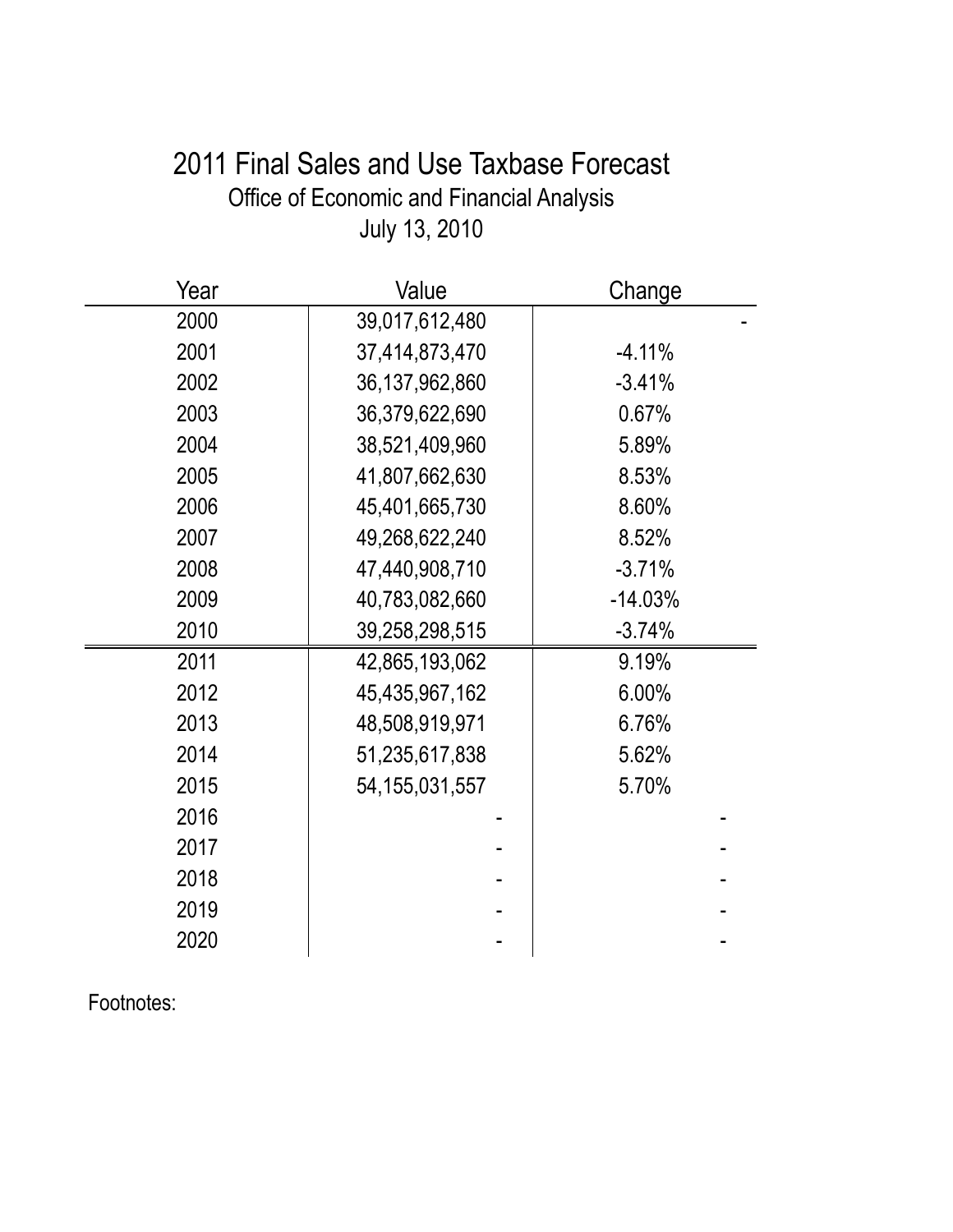### 2011 Final Local Sales Tax Forecast Office of Economic and Financial Analysis July 13, 2010

| Year | Value      | Change    |
|------|------------|-----------|
| 2000 | 73,651,464 |           |
| 2001 | 71,059,166 | $-3.52%$  |
| 2002 | 68,873,095 | $-3.08%$  |
| 2003 | 68,377,899 | $-0.72%$  |
| 2004 | 72,588,009 | 6.16%     |
| 2005 | 78,015,175 | 7.48%     |
| 2006 | 83,477,704 | 7.00%     |
| 2007 | 91,912,631 | 10.10%    |
| 2008 | 87,672,896 | $-4.61%$  |
| 2009 | 76,142,480 | $-13.15%$ |
| 2010 | 72,781,468 | $-4.41%$  |
| 2011 | 78,096,055 | 7.30%     |
| 2012 | 80,133,612 | 2.61%     |
| 2013 | 84,742,732 | 5.75%     |
| 2014 | 89,506,141 | 5.62%     |
| 2015 | 92,247,066 | 3.06%     |
| 2016 |            |           |
| 2017 |            |           |
| 2018 |            |           |
| 2019 |            |           |
| 2020 |            |           |

#### Footnotes:

> Revenue estimates presented on accrual basis, adjust for delinquent payments and deduct a 1%DOR fee.

> Actuals include mitigation payments made by the state through Q4 2009 and are assumed in out years.

> Local sales tax receipts are split with 95.4% going to the General Fund and 4.6% supporting CFS.

> Forecasts assume the annexations of the following PAAs on the given date:

North Highline X (4-1-10), Pantherlake (7-1-10),

Juanita-FinnHill-Kingsgate (7-1-11),

Fairwood (1-1-12), North Highline Y (7-1-12), Renton West Hill (7-1-12),

East Federal Way (1-1-15), Eastgate (1-1-15), East Renton (1-1-15) and Klahanie (1-1-15)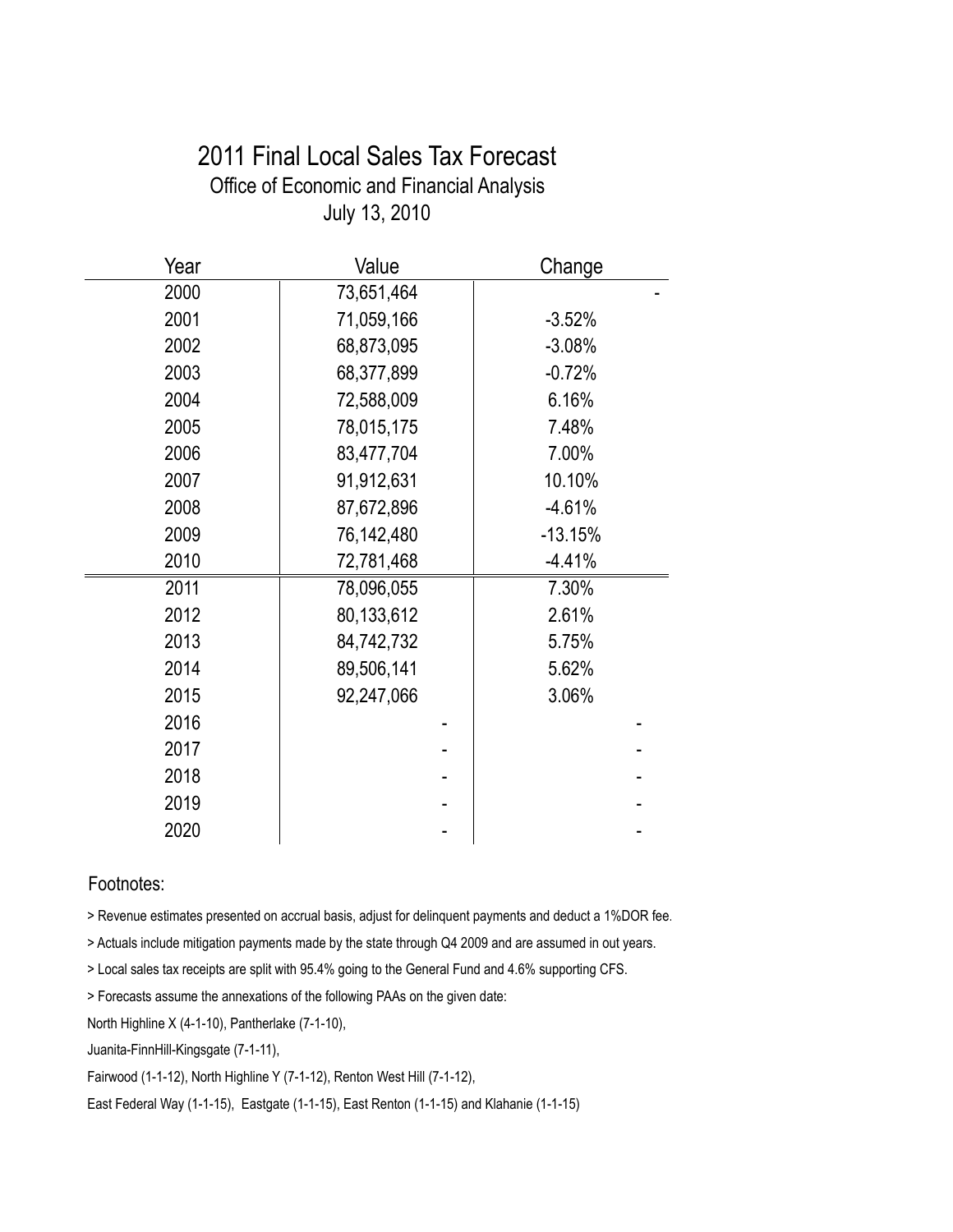## 2011 Final Transit Sales Tax Forecast Office of Economic and Financial Analysis July 13, 2010

| Year | Value         | Change    |
|------|---------------|-----------|
| 2000 | 239,636,459   |           |
| 2001 | 287,784,746   | 20.09%    |
| 2002 | 297,330,185   | 3.32%     |
| 2003 | 296,747,992   | $-0.20%$  |
| 2004 | 314, 192, 142 | 5.88%     |
| 2005 | 341,149,234   | 8.58%     |
| 2006 | 367,263,689   | 7.65%     |
| 2007 | 442,042,300   | 20.36%    |
| 2008 | 432,934,213   | $-2.06%$  |
| 2009 | 376,904,266   | $-12.94%$ |
| 2010 | 363,128,019   | $-3.66%$  |
| 2011 | 396,490,761   | 9.19%     |
| 2012 | 420,269,685   | 6.00%     |
| 2013 | 448,693,618   | 6.76%     |
| 2014 | 473,914,793   | 5.62%     |
| 2015 | 500,918,534   | 5.70%     |
| 2016 |               |           |
| 2017 |               |           |
| 2018 |               |           |
| 2019 |               |           |
| 2020 |               |           |

### Footnotes:

> Revenue estimates presented on accrual basis, adjust for delinquent payments and deduct a 1%DOR fee.

> Actuals include mitigation payments made by the state through Q4 2009 and are assumed in out years.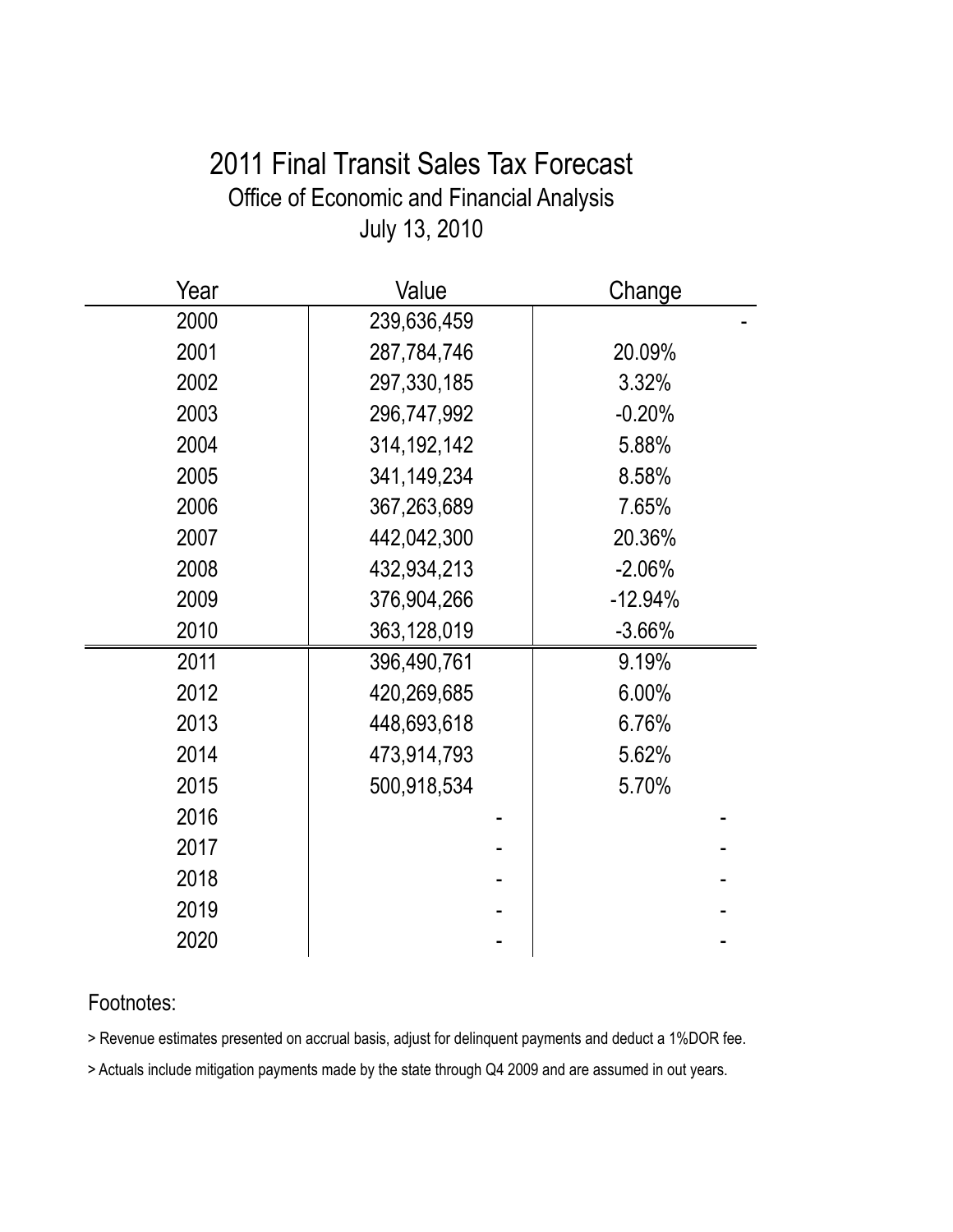### 2011 Final Mental Health Sales Tax Forecast Office of Economic and Financial Analysis July 13, 2010

| Year | Value      | Change   |
|------|------------|----------|
| 2000 |            |          |
| 2001 |            |          |
| 2002 |            |          |
| 2003 |            |          |
| 2004 |            |          |
| 2005 |            |          |
| 2006 |            |          |
| 2007 |            |          |
| 2008 | 35,564,904 |          |
| 2009 | 41,773,812 | 17.46%   |
| 2010 | 40,348,466 | $-3.41%$ |
| 2011 | 44,055,520 | 9.19%    |
| 2012 | 46,697,682 | 6.00%    |
| 2013 | 49,855,968 | 6.76%    |
| 2014 | 52,658,384 | 5.62%    |
| 2015 | 55,658,867 | 5.70%    |
| 2016 |            |          |
| 2017 |            |          |
| 2018 |            |          |
| 2019 |            |          |
| 2020 |            |          |

### Footnotes:

> Revenue estimates presented on accrual basis, adjust for delinquent payments and deduct a 1%DOR fee.

> Actuals include mitigation payments made by the state through Q4 2009 and are assumed in out years.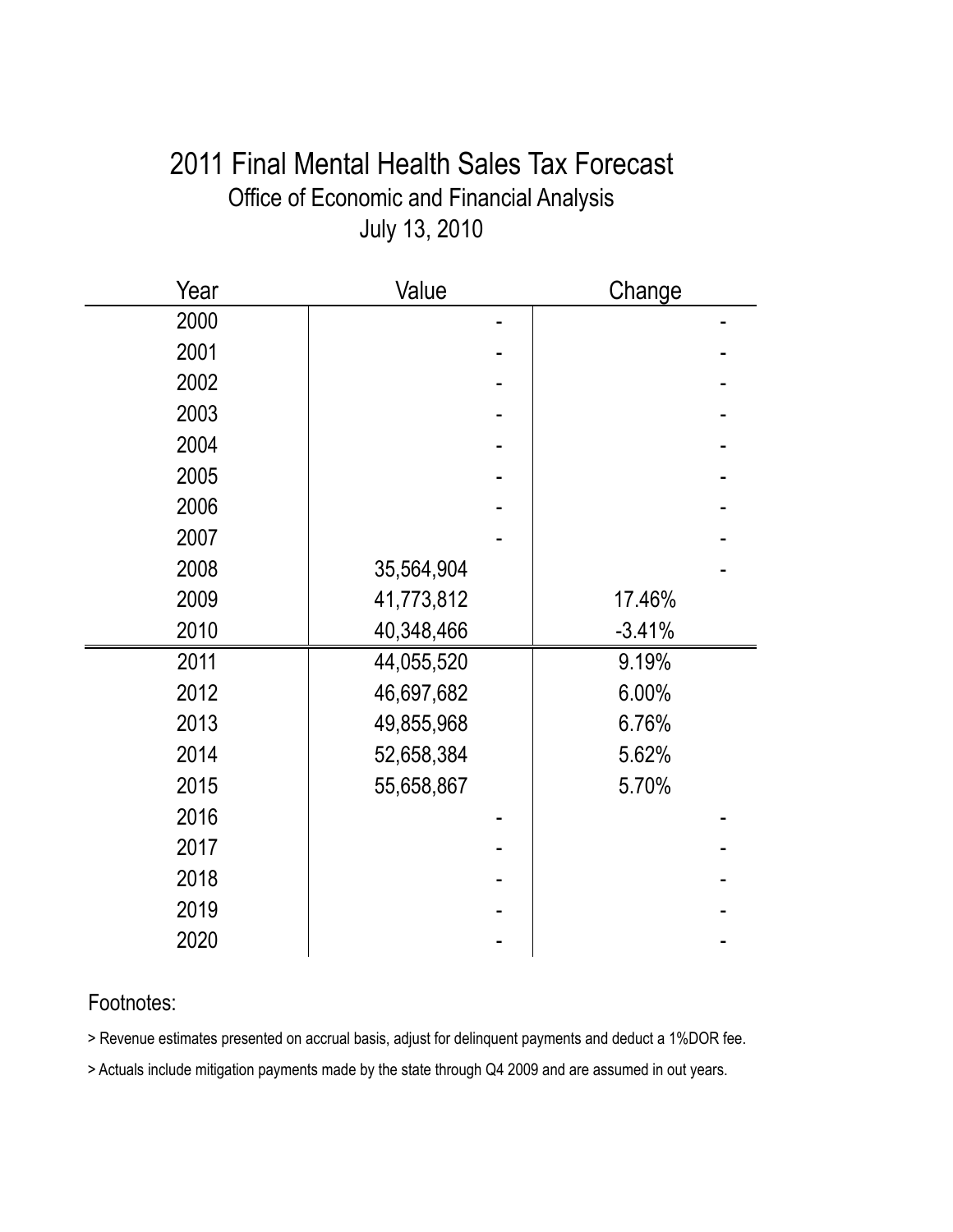| Year | Value      | Change    |
|------|------------|-----------|
| 2000 | 11,822,590 |           |
| 2001 | 10,958,675 | $-7.31%$  |
| 2002 | 10,485,286 | $-4.32%$  |
| 2003 | 10,390,862 | $-0.90%$  |
| 2004 | 11,026,405 | 6.12%     |
| 2005 | 12,054,054 | 9.32%     |
| 2006 | 12,988,932 | 7.76%     |
| 2007 | 14,229,175 | 9.55%     |
| 2008 | 12,973,186 | $-8.83%$  |
| 2009 | 11,086,865 | $-14.54%$ |
| 2010 | 10,222,332 | $-7.80%$  |
| 2011 | 10,381,434 | 1.56%     |
| 2012 | 10,360,031 | $-0.21%$  |
| 2013 | 10,369,651 | 0.09%     |
| 2014 | 10,550,636 | 1.75%     |
| 2015 | 10,583,160 | 0.31%     |
| 2016 |            |           |
| 2017 |            |           |
| 2018 |            |           |
| 2019 |            |           |
| 2020 |            |           |

### 2011 Final Criminal Justice Sales Tax Forecast Office of Economic and Financial Analysis July 13, 2010

#### Footnotes:

> Revenue estimates presented on accrual basis, adjust for delinquent payments and deduct a 1%DOR fee.

> Actuals include mitigation payments made by the state through Q4 2009 and are assumed in out years.

> Forecasts assume the annexations of the following PAAs on the given date:

North Highline X (4-1-10), Pantherlake (7-1-10),

Juanita-FinnHill-Kingsgate (7-1-11),

Fairwood (1-1-12), North Highline Y (7-1-12), Renton West Hill (7-1-12),

East Federal Way (1-1-15), Eastgate (1-1-15), East Renton (1-1-15) and Klahanie (1-1-15)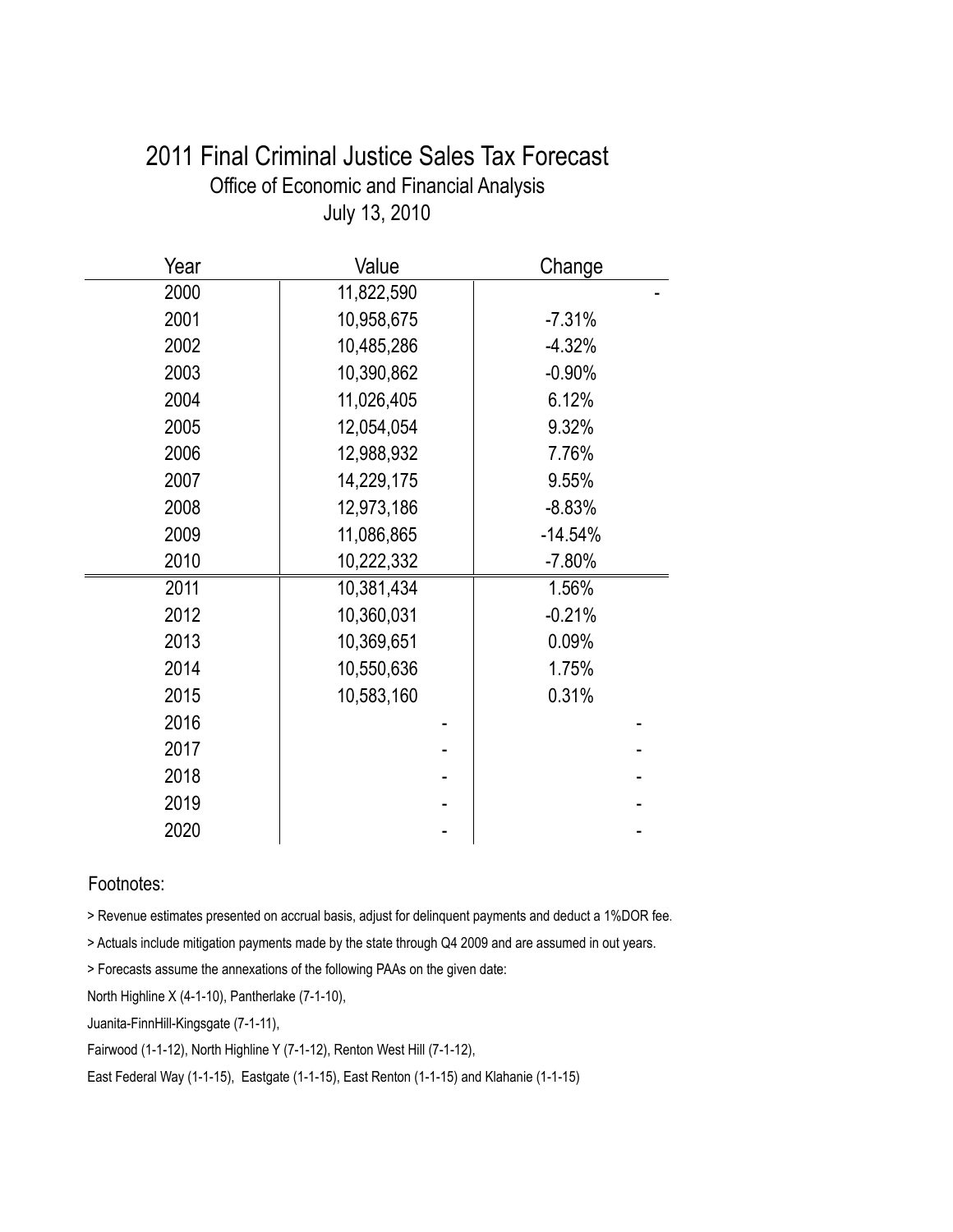# 2011 Final Hotel Sales Tax Forecast Office of Economic and Financial Analysis July 13, 2010

| Year | Value      | Change    |
|------|------------|-----------|
| 2000 | 13,939,448 |           |
| 2001 | 13,611,349 | $-2.35%$  |
| 2002 | 12,783,520 | $-6.08%$  |
| 2003 | 13,073,624 | 2.27%     |
| 2004 | 14,280,262 | 9.23%     |
| 2005 | 15,702,164 | 9.96%     |
| 2006 | 18,233,040 | 16.12%    |
| 2007 | 20,493,338 | 12.40%    |
| 2008 | 20,701,685 | 1.02%     |
| 2009 | 16,892,478 | $-18.40%$ |
| 2010 | 17,077,156 | 1.09%     |
| 2011 | 17,396,900 | 1.87%     |
| 2012 | 17,825,523 | 2.46%     |
| 2013 | 18,823,512 | 5.60%     |
| 2014 | 19,910,179 | 5.77%     |
| 2015 | 20,692,278 | 3.93%     |
| 2016 |            |           |
| 2017 |            |           |
| 2018 |            |           |
| 2019 |            |           |
| 2020 |            |           |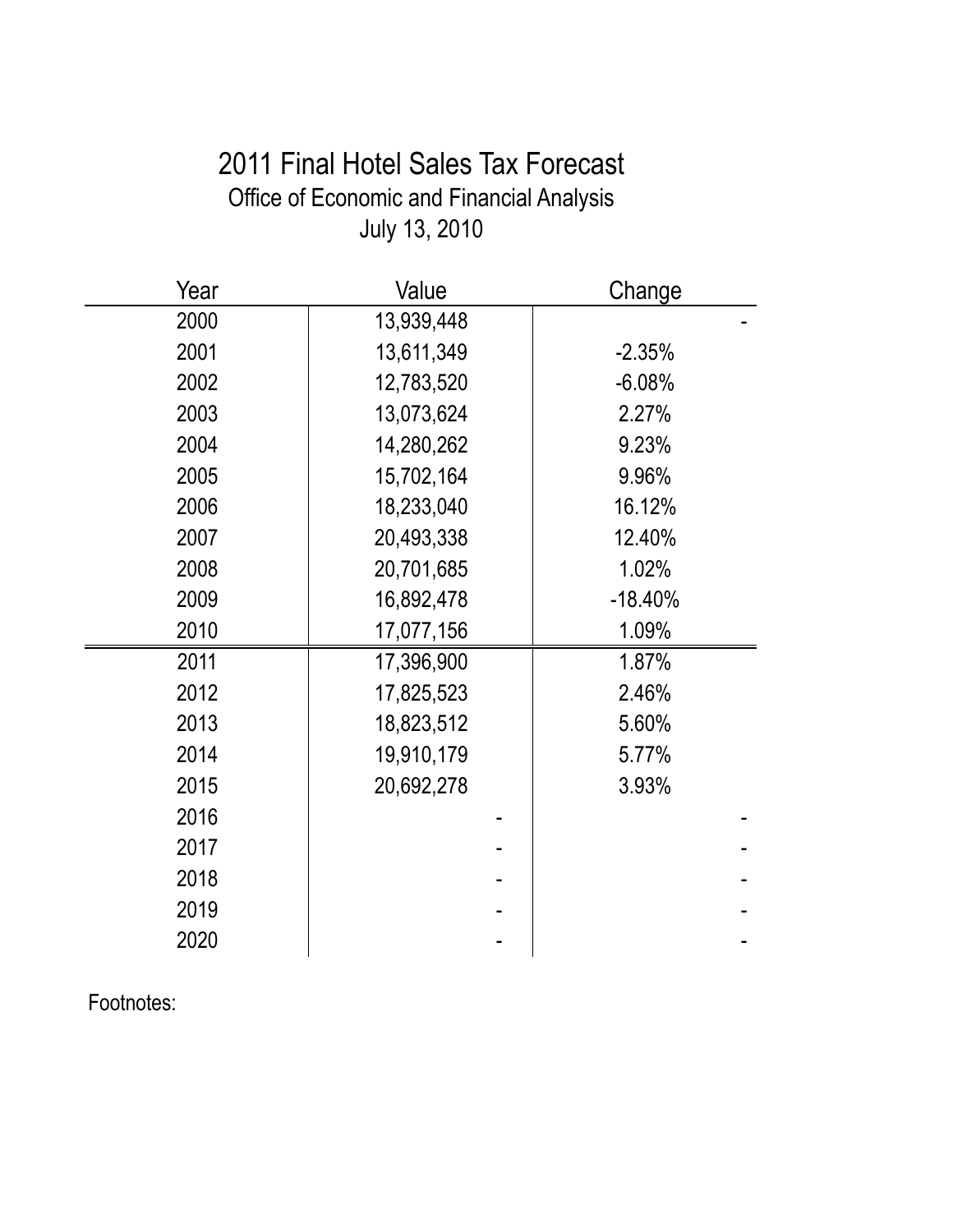# 2011 Final Rental Car Sales Tax Forecast Office of Economic and Financial Analysis July 13, 2010

| Year | Value     | Change   |
|------|-----------|----------|
| 2000 | 2,689,109 |          |
| 2001 | 2,502,191 | $-6.95%$ |
| 2002 | 2,406,111 | $-3.84%$ |
| 2003 | 2,433,438 | 1.14%    |
| 2004 | 2,355,887 | $-3.19%$ |
| 2005 | 2,529,917 | 7.39%    |
| 2006 | 2,735,846 | 8.14%    |
| 2007 | 2,835,416 | 3.64%    |
| 2008 | 2,835,443 | 0.00%    |
| 2009 | 2,651,750 | $-6.48%$ |
| 2010 | 2,533,385 | $-4.46%$ |
| 2011 | 2,647,520 | 4.51%    |
| 2012 | 2,706,536 | 2.23%    |
| 2013 | 2,830,237 | 4.57%    |
| 2014 | 2,986,847 | 5.53%    |
| 2015 | 3,115,879 | 4.32%    |
| 2016 |           |          |
| 2017 |           |          |
| 2018 |           |          |
| 2019 |           |          |
| 2020 |           |          |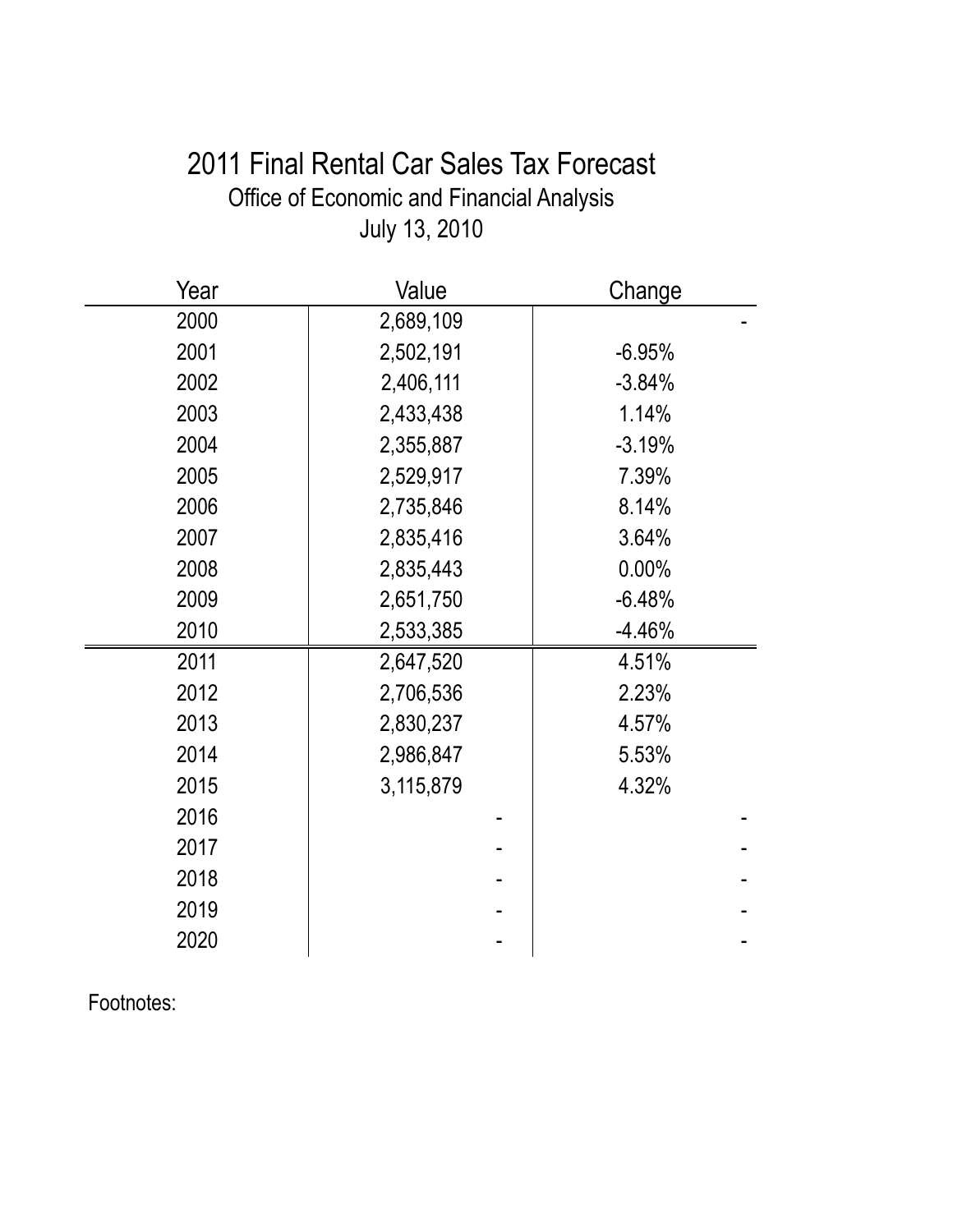|      | $0.41$ y $1.0$ , $2.01$ |           |
|------|-------------------------|-----------|
| Year | Value                   | Change    |
| 2000 |                         |           |
| 2001 | 5,872,198               |           |
| 2002 | 6,793,174               | 15.68%    |
| 2003 | 8,543,814               | 25.77%    |
| 2004 | 9,903,161               | 15.91%    |
| 2005 | 11,288,087              | 13.98%    |
| 2006 | 11,710,069              | 3.74%     |
| 2007 | 9,202,858               | $-21.41%$ |
| 2008 | 4,912,082               | -46.62%   |
| 2009 | 3,809,800               | $-22.44%$ |
| 2010 | 4,376,804               | 14.88%    |
| 2011 | 3,818,100               | $-12.77%$ |
| 2012 | 3,184,734               | $-16.59%$ |
| 2013 | 3,242,566               | 1.82%     |
| 2014 | 3,524,474               | 8.69%     |
| 2015 | 3,173,089               | $-9.97%$  |
| 2016 |                         |           |
| 2017 |                         |           |
| 2018 |                         |           |
| 2019 |                         |           |
| 2020 |                         |           |

### 2011 Final Real Estate Excise Tax (REET 1) Forecast Office of Economic and Financial Analysis July 13, 2010

#### Footnotes:

> Data presented is 0.25%of King County's 0.50% share of REET.

> Forecasts assume the annexations of the following PAAs on the given date:

North Highline X (4-1-10), Pantherlake (7-1-10),

Juanita-FinnHill-Kingsgate (7-1-11),

Fairwood (1-1-12), North Highline Y (7-1-12), Renton West Hill (7-1-12),

East Federal Way (1-1-15), Eastgate (1-1-15), East Renton (1-1-15) and Klahanie (1-1-15)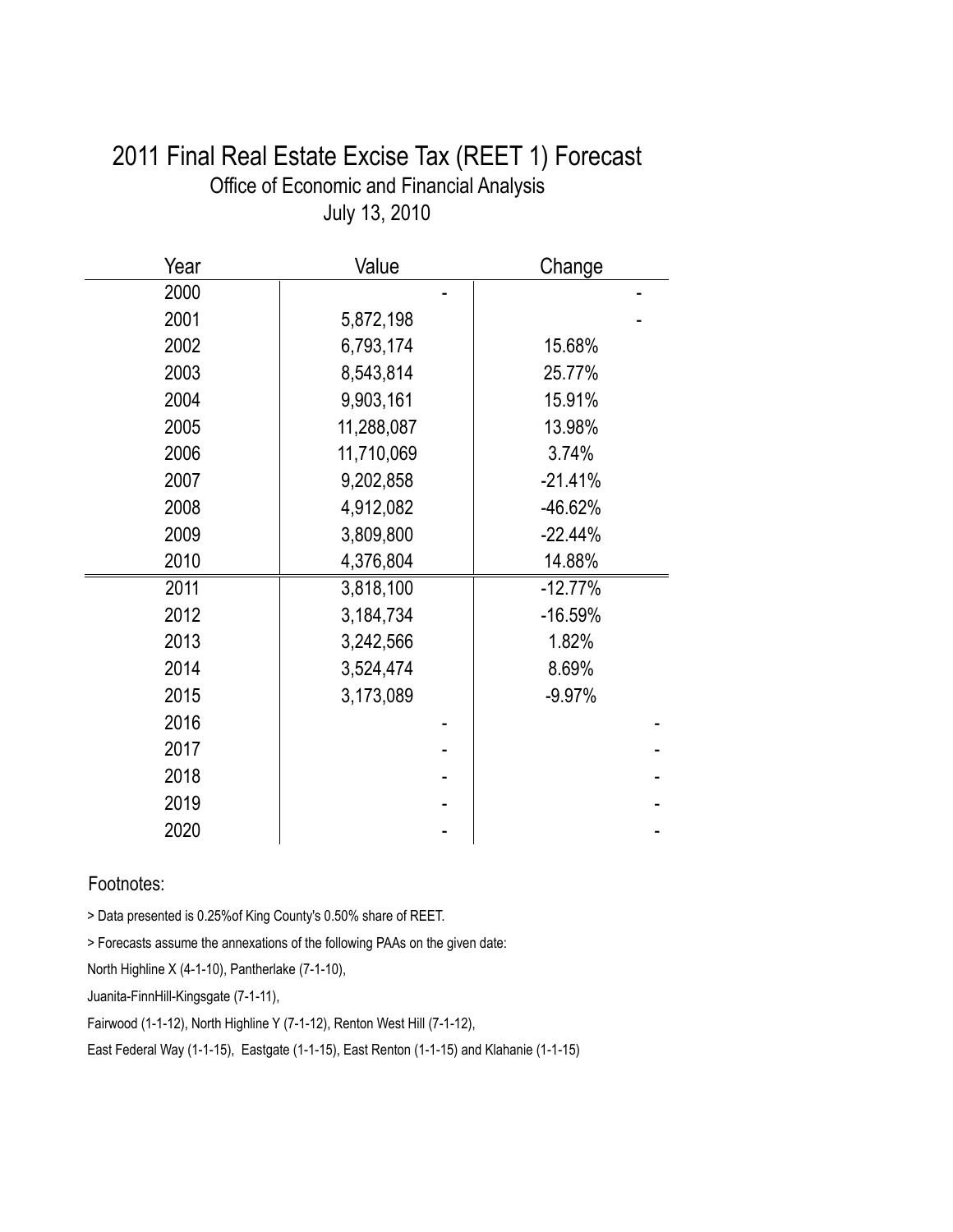| 2011 Final Investment Pool Rate of Return Forecast |  |
|----------------------------------------------------|--|
| <b>Office of Economic and Financial Analysis</b>   |  |
| July 13, 2010                                      |  |

| Year | Value | Change   |
|------|-------|----------|
| 2000 | 6.38% |          |
| 2001 | 5.57% | $-0.81%$ |
| 2002 | 3.80% | $-1.76%$ |
| 2003 | 2.92% | $-0.88%$ |
| 2004 | 2.31% | $-0.61%$ |
| 2005 | 3.15% | 0.84%    |
| 2006 | 4.68% | 1.53%    |
| 2007 | 5.09% | 0.40%    |
| 2008 | 3.30% | $-1.79%$ |
| 2009 | 1.75% | $-1.54%$ |
| 2010 | 0.84% | $-0.91%$ |
| 2011 | 1.08% | 0.23%    |
| 2012 | 1.54% | 0.47%    |
| 2013 | 2.18% | 0.63%    |
| 2014 | 3.25% | 1.07%    |
| 2015 | 3.60% | 0.36%    |
| 2016 |       |          |
| 2017 |       |          |
| 2018 |       |          |
| 2019 |       |          |
| 2020 |       |          |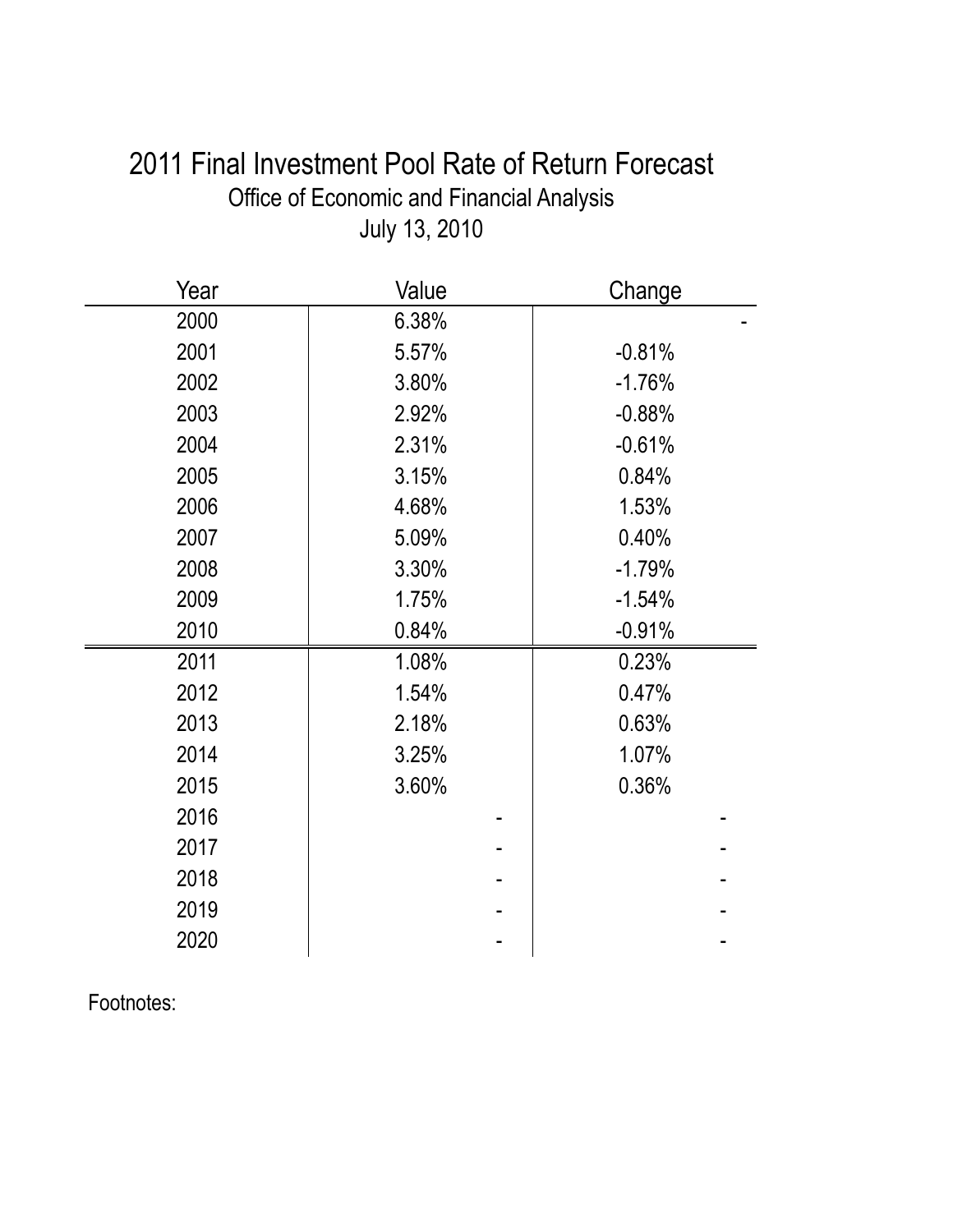## 2011 Final COLA Forecast Office of Economic and Financial Analysis July 13, 2010

| Year | Value | Change   |
|------|-------|----------|
| 2000 | 2.53% |          |
| 2001 | 3.11% | 0.59%    |
| 2002 | 2.32% | $-0.79%$ |
| 2003 | 2.00% | $-0.32%$ |
| 2004 | 2.03% | 0.03%    |
| 2005 | 2.19% | 0.15%    |
| 2006 | 4.66% | 2.47%    |
| 2007 | 2.00% | $-2.66%$ |
| 2008 | 2.49% | 0.49%    |
| 2009 | 4.88% | 2.39%    |
| 2010 | 2.00% | $-2.88%$ |
| 2011 | 2.00% | 0.00%    |
| 2012 | 2.00% | 0.00%    |
| 2013 | 2.00% | $0.00\%$ |
| 2014 | 2.11% | 0.11%    |
| 2015 | 2.01% | $-0.10%$ |
| 2016 | 2.03% | 0.02%    |
| 2017 | 2.00% | $-0.03%$ |
| 2018 | 2.00% | 0.00%    |
| 2019 | 2.05% | 0.05%    |
| 2020 | 2.00% | $-0.04%$ |

### Footnotes:

The county's Cost Of Living Adjustment (COLA) for most employees is set at 90 percent of the annual growth in the Bureau of Labor Statistics' national Consumer Price Index for Urban Wage Earners and Clerical Workers (CPI-W), comparing the most recent two September index levels. COLA is generally limited to a minimum of 2.0 percent and a maximum of 6.0 percent.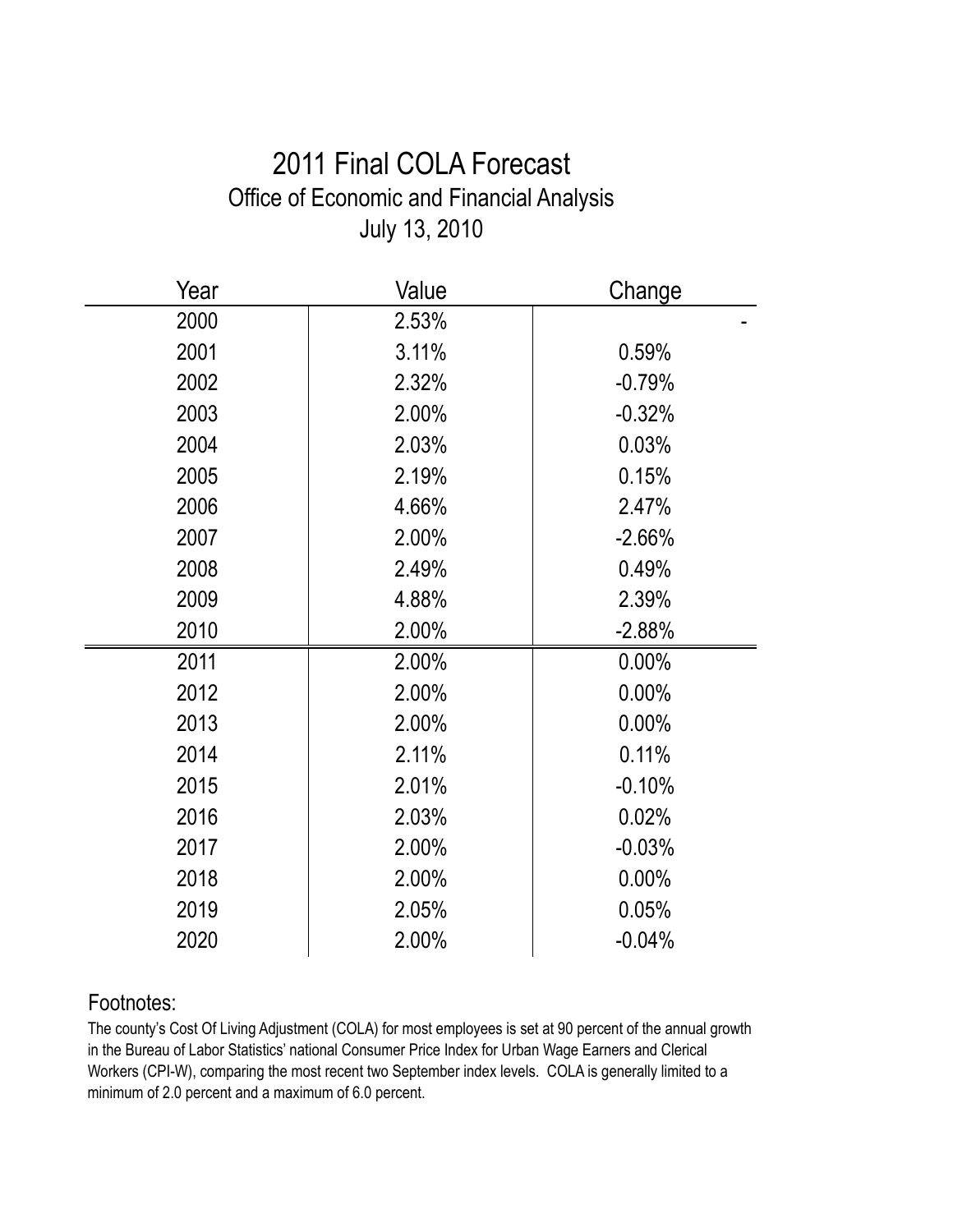| 2011 Final Sept-to-Sept National CPI-W Forecast |
|-------------------------------------------------|
| Office of Economic and Financial Analysis       |
| July 13, 2010                                   |

| Year | Value    | Change   |
|------|----------|----------|
| 2000 | 3.46%    |          |
| 2001 | 2.58%    | $-0.88%$ |
| 2002 | 1.26%    | $-1.32%$ |
| 2003 | 2.26%    | 1.00%    |
| 2004 | 2.43%    | 0.17%    |
| 2005 | 5.18%    | 2.75%    |
| 2006 | 1.74%    | $-3.43%$ |
| 2007 | 2.77%    | 1.02%    |
| 2008 | 5.42%    | 2.65%    |
| 2009 | $-1.68%$ | $-7.10%$ |
| 2010 | 1.48%    | 3.16%    |
| 2011 | 1.36%    | $-0.12%$ |
| 2012 | 2.23%    | 0.87%    |
| 2013 | 2.35%    | 0.12%    |
| 2014 | 2.23%    | $-0.11%$ |
| 2015 | 2.26%    | 0.02%    |
| 2016 | 2.21%    | $-0.05%$ |
| 2017 | 2.23%    | 0.03%    |
| 2018 | 2.28%    | 0.04%    |
| 2019 | 2.23%    | $-0.05%$ |
| 2020 | 2.23%    | $0.00\%$ |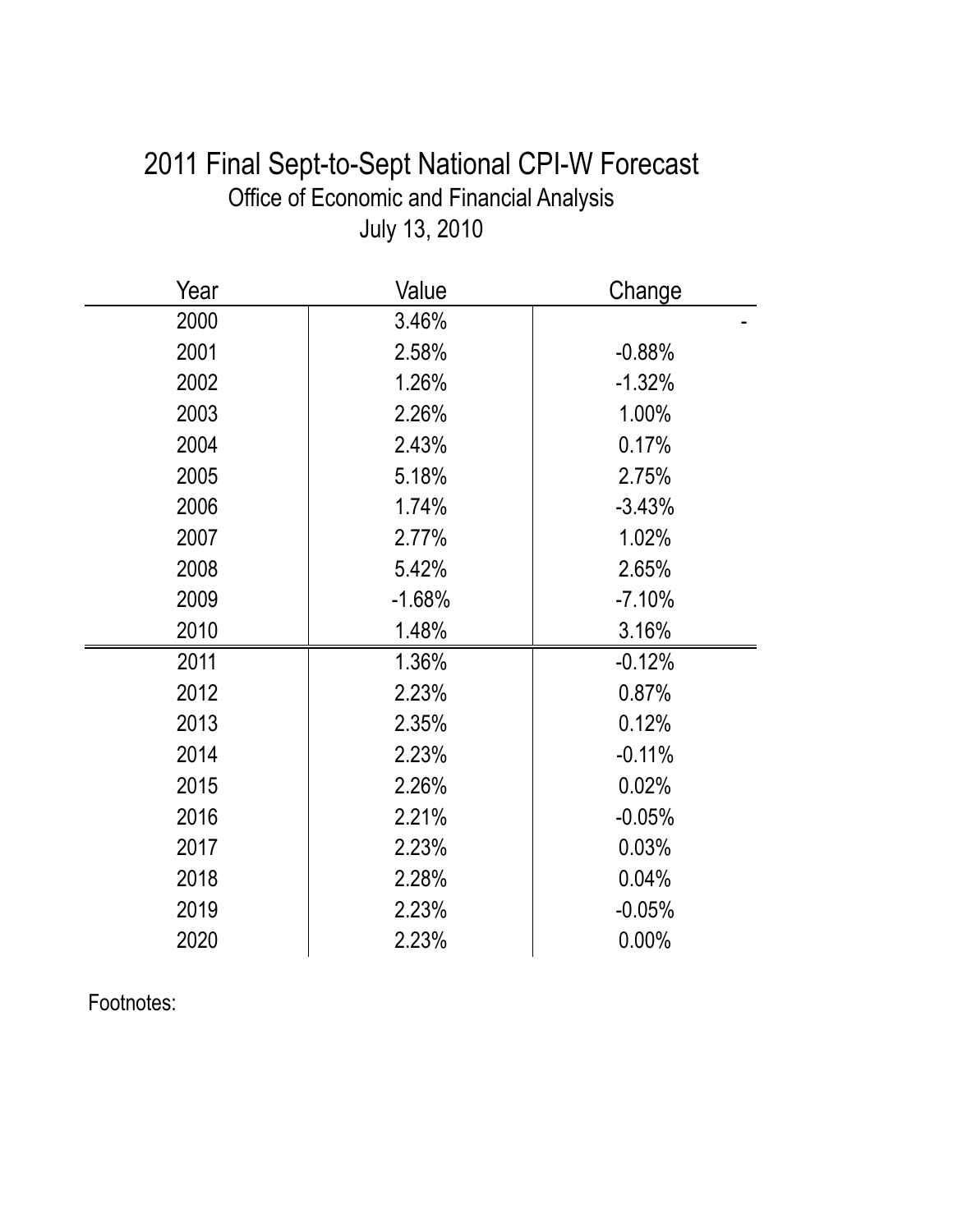# 2011 Final Annual National CPI-U Forecast Office of Economic and Financial Analysis July 13, 2010

| Year | Value    | Change   |
|------|----------|----------|
| 2000 | 3.37%    |          |
| 2001 | 2.82%    | $-0.55%$ |
| 2002 | 1.60%    | $-1.22%$ |
| 2003 | 2.30%    | 0.70%    |
| 2004 | 2.67%    | 0.37%    |
| 2005 | 3.37%    | 0.70%    |
| 2006 | 3.22%    | $-0.15%$ |
| 2007 | 2.87%    | $-0.35%$ |
| 2008 | 3.82%    | 0.95%    |
| 2009 | $-0.32%$ | $-4.14%$ |
| 2010 | 1.80%    | 2.12%    |
| 2011 | 1.70%    | $-0.10%$ |
| 2012 | 2.40%    | 0.70%    |
| 2013 | 2.50%    | 0.10%    |
| 2014 | 2.41%    | $-0.09%$ |
| 2015 | 2.43%    | 0.02%    |
| 2016 | 2.39%    | $-0.04%$ |
| 2017 | 2.41%    | 0.02%    |
| 2018 | 2.45%    | 0.03%    |
| 2019 | 2.41%    | $-0.04%$ |
| 2020 | 2.41%    | 0.00%    |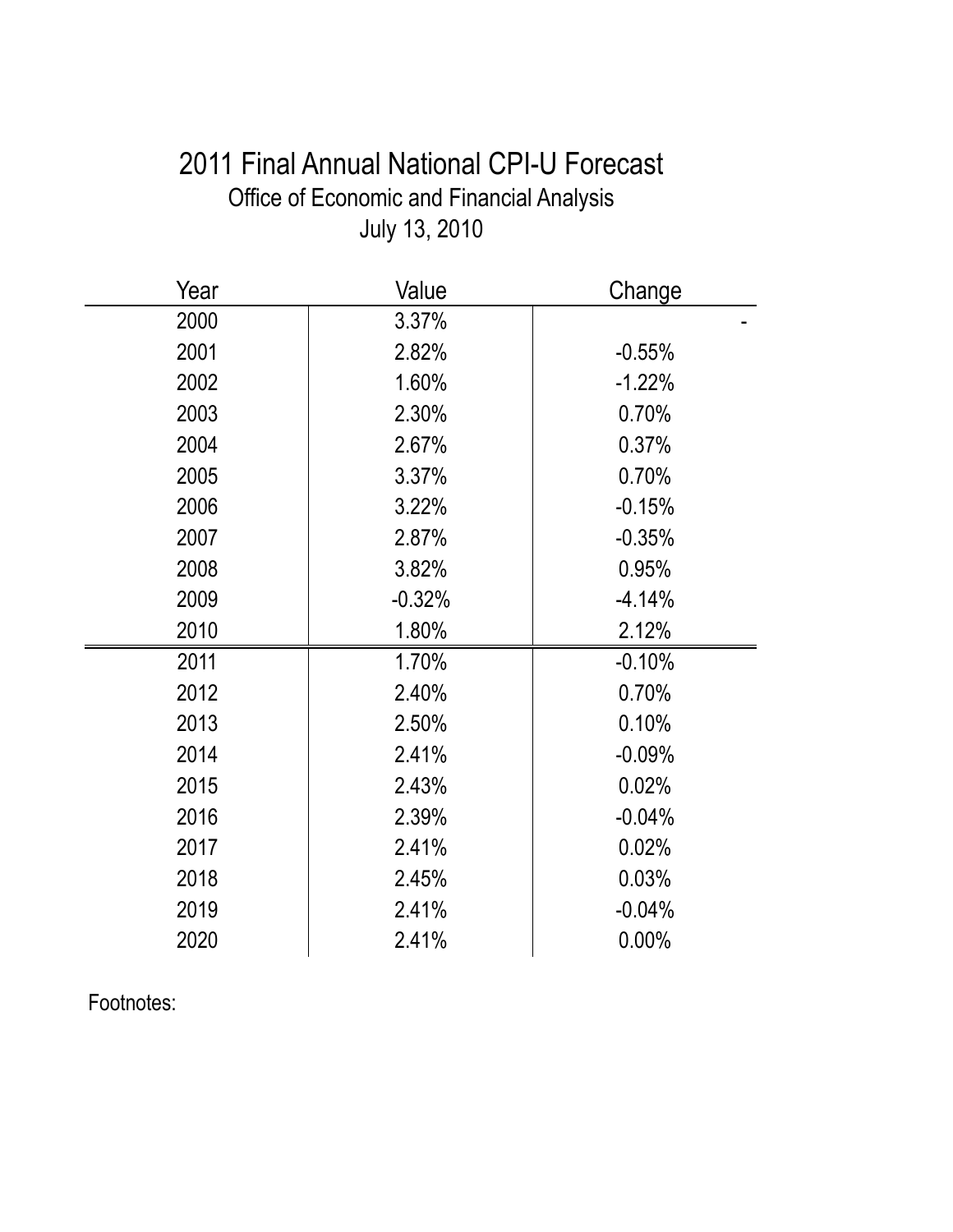# 2011 Final Annual Seattle CPI-U Forecast Office of Economic and Financial Analysis July 13, 2010

| Year | Value | Change   |
|------|-------|----------|
| 2000 | 3.72% |          |
| 2001 | 3.67% | $-0.06%$ |
| 2002 | 1.96% | $-1.71%$ |
| 2003 | 1.66% | $-0.30%$ |
| 2004 | 1.17% | $-0.48%$ |
| 2005 | 2.81% | 1.63%    |
| 2006 | 3.79% | 0.98%    |
| 2007 | 3.84% | 0.06%    |
| 2008 | 4.32% | 0.48%    |
| 2009 | 0.57% | $-3.75%$ |
| 2010 | 1.41% | 0.84%    |
| 2011 | 1.78% | 0.36%    |
| 2012 | 2.53% | 0.75%    |
| 2013 | 2.74% | 0.22%    |
| 2014 | 2.76% | 0.01%    |
| 2015 | 2.80% | 0.04%    |
| 2016 | 2.80% | 0.00%    |
| 2017 | 2.80% | 0.01%    |
| 2018 | 2.81% | 0.01%    |
| 2019 | 2.78% | $-0.02%$ |
| 2020 | 2.78% | $-0.01%$ |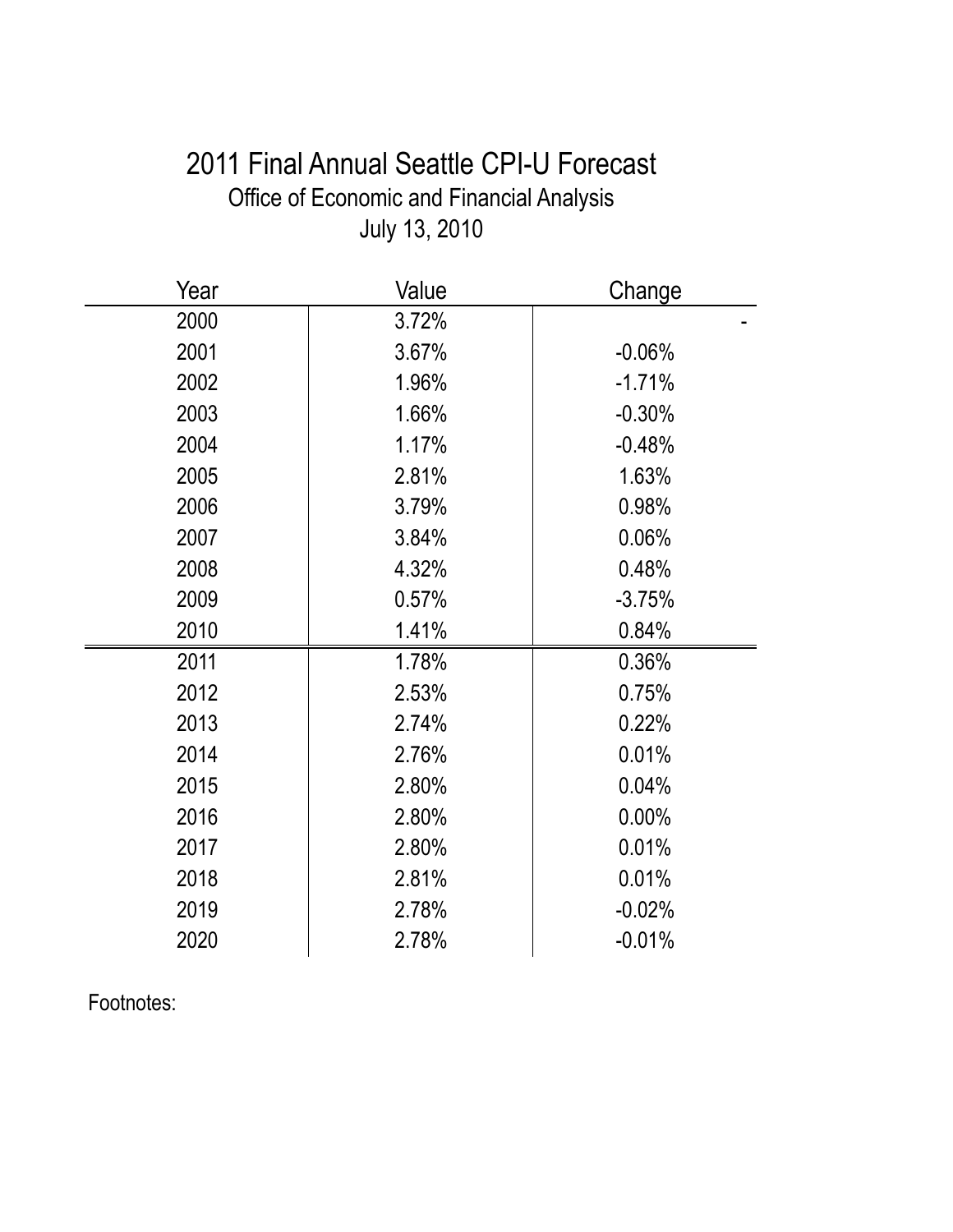| 2011 Final Pharmaceuticals Inflation Forecast |
|-----------------------------------------------|
| Office of Economic and Financial Analysis     |
| July 13, 2010                                 |

| Year | Value  | Change   |
|------|--------|----------|
| 2000 |        |          |
| 2001 |        |          |
| 2002 | 9.83%  |          |
| 2003 | 4.09%  | $-5.75%$ |
| 2004 | 2.69%  | $-1.40%$ |
| 2005 | 6.97%  | 4.28%    |
| 2006 | 11.01% | 4.04%    |
| 2007 | 4.71%  | $-6.30%$ |
| 2008 | 6.87%  | 2.15%    |
| 2009 | 7.18%  | 0.31%    |
| 2010 | 7.54%  | 0.36%    |
| 2011 | 9.61%  | 2.07%    |
| 2012 | 10.82% | 1.21%    |
| 2013 | 10.33% | $-0.49%$ |
| 2014 | 9.98%  | $-0.35%$ |
| 2015 | 9.43%  | $-0.55%$ |
| 2016 | 9.11%  | $-0.32%$ |
| 2017 | 9.22%  | 0.11%    |
| 2018 | 8.94%  | $-0.28%$ |
| 2019 | 8.20%  | $-0.74%$ |
| 2020 | 8.74%  | 0.54%    |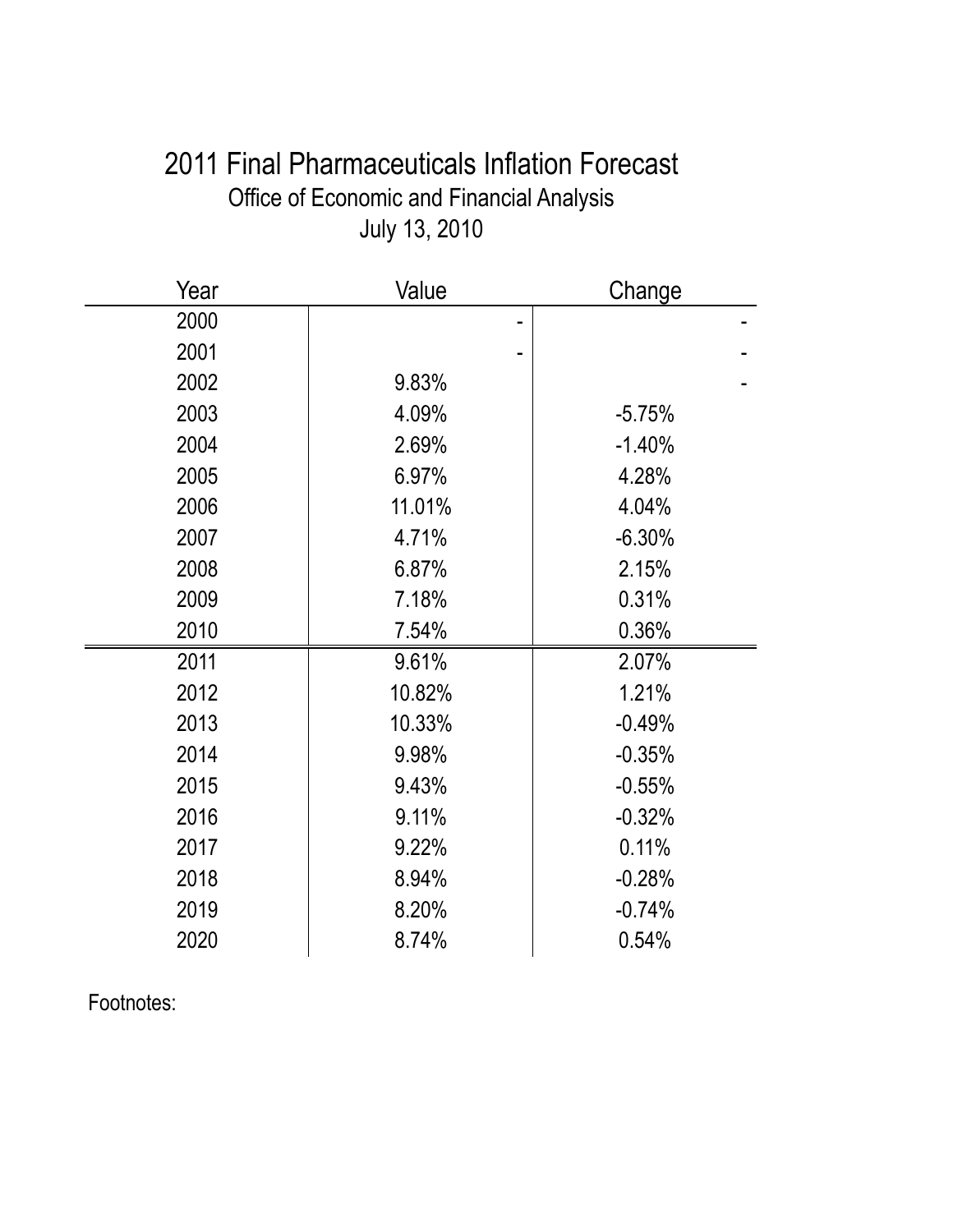# 2011 Final Transportation Inflation Forecast Office of Economic and Financial Analysis July 13, 2010

| Year | Value    | Change    |
|------|----------|-----------|
| 2000 | 6.19%    |           |
| 2001 | 0.60%    | $-5.59%$  |
| 2002 | $-0.90%$ | $-1.50%$  |
| 2003 | 3.07%    | 3.98%     |
| 2004 | 3.52%    | 0.44%     |
| 2005 | 6.63%    | 3.11%     |
| 2006 | 4.00%    | $-2.63%$  |
| 2007 | 2.11%    | $-1.88%$  |
| 2008 | 5.88%    | 3.77%     |
| 2009 | $-8.33%$ | $-14.22%$ |
| 2010 | 2.72%    | 11.05%    |
| 2011 | 1.14%    | $-1.57%$  |
| 2012 | 2.79%    | 1.65%     |
| 2013 | 2.59%    | $-0.20%$  |
| 2014 | 2.24%    | $-0.35%$  |
| 2015 | 2.58%    | 0.34%     |
| 2016 | 2.35%    | $-0.24%$  |
| 2017 | 2.13%    | $-0.22%$  |
| 2018 | 2.08%    | $-0.05%$  |
| 2019 | 1.85%    | $-0.23%$  |
| 2020 | 1.75%    | $-0.11%$  |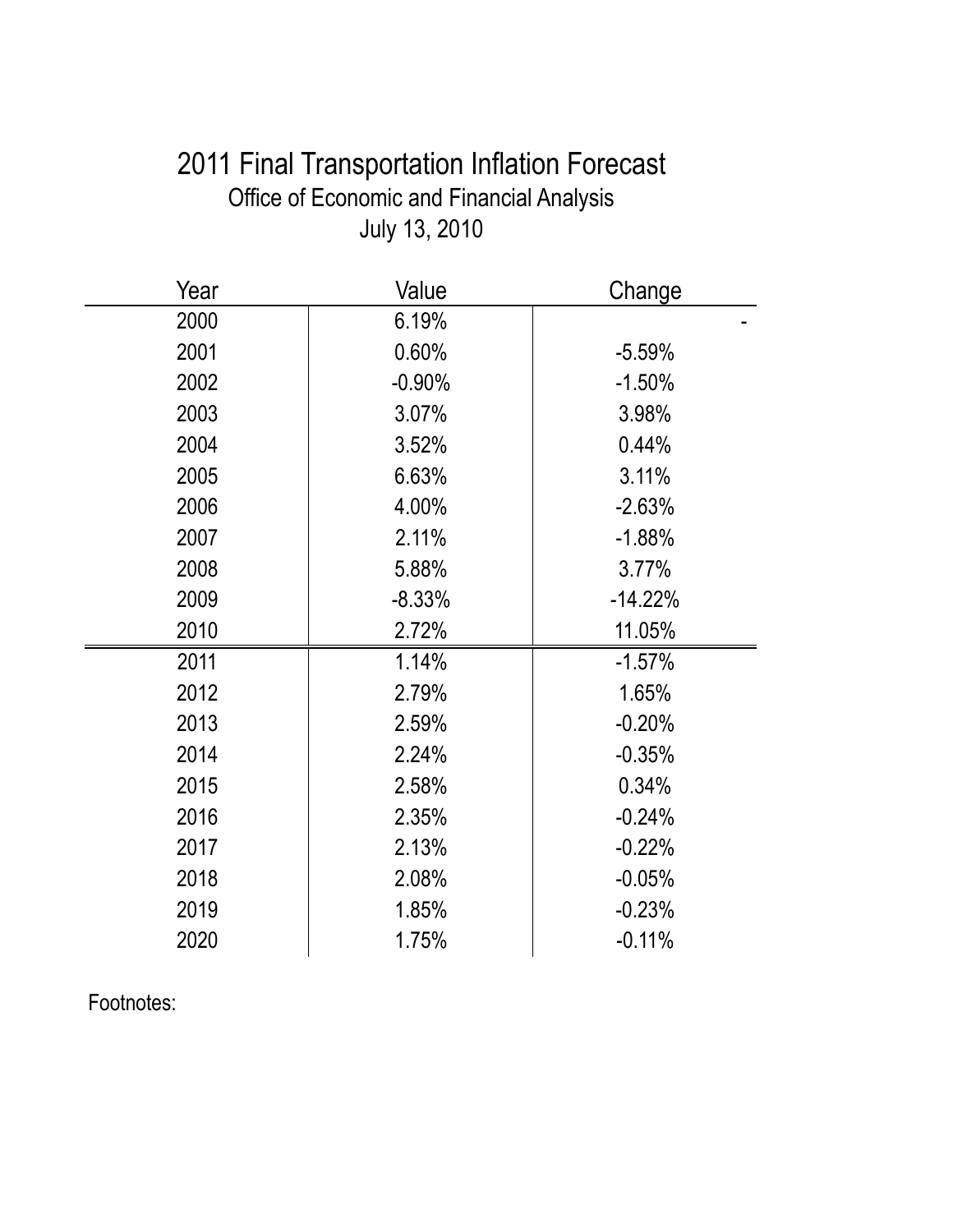#### Unincorporated AV PAA Breakout

| Roads Levy AV PAA Breakouts                                 | 2009           | 2010           | 2011           | 2012           | 2013           | 2014              | 2015           | 2016           | 2017           | 2018           | 2019           | 2020              |
|-------------------------------------------------------------|----------------|----------------|----------------|----------------|----------------|-------------------|----------------|----------------|----------------|----------------|----------------|-------------------|
| <b>Kirkland PAA</b>                                         | 5,540,024,942  | 4,686,125,704  | 4,524,067,004  |                |                |                   |                |                |                |                |                |                   |
| Klahanie                                                    | 1,634,917,566  | 1,395,542,949  | 1,313,927,882  | 1,334,017,449  | 1,439,642,800  | 1,646,451,454     | 1,813,592,199  |                |                |                |                |                   |
| East Federal Way                                            | 2,004,423,231  | 1,680,446,751  | 1,582,169,752  | 1,606,360,657  | 1,733,549,704  | 1,982,578,895     | 2,183,841,867  |                |                |                |                |                   |
| North Highline (Area X captured in 2011)                    | 2,928,143,053  | 2,515,627,354  | 1,506,111,328  | 1,570,858,606  |                |                   |                |                |                |                |                |                   |
| West Hill                                                   | 1,682,170,291  | 1,350,655,315  | 1,271,665,398  | 1,291,108,783  |                |                   |                |                |                |                |                |                   |
| Fairwood                                                    | 2,926,872,585  | 2,437,946,700  | 2,295,369,087  | 2,330,464,598  |                |                   |                |                |                |                |                |                   |
| East Renton                                                 | 861,104,974    | 735,808,378    | 692,776,346    | 703,368,690    | 759,060,289    | 868,101,391       | 956,227,349    |                |                |                |                |                   |
| Eastgate                                                    | 865,018,375    | 723,239,823    | 680,942,833    | 691,354,246    | 746,094,561    | 853,273,100       | 939,893,754    |                |                |                |                |                   |
| Pantherlake                                                 | 2,479,399,539  | 2,006,259,909  |                |                |                |                   |                |                |                |                |                |                   |
| Lea Hill remainder                                          |                |                |                |                |                |                   |                |                |                |                |                |                   |
| Other (incl Auburn WH thru 08)                              | 4,626,547,188  | 3,165,272,371  | 2,980,158,818  | 3,025,724,559  | 3,265,296,553  | 3,734,365,398     | 4,113,462,280  | 4,358,015,670  | 4,676,770,342  | 5,020,277,393  | 5,398,476,356  | 5,816,098,989     |
| Rural (inlcuding Redmond Ridge)                             | 26,988,025,749 | 23,046,639,131 | 21,698,810,331 | 22,030,578,682 | 23,774,924,394 | 27, 190, 257, 778 | 29,950,497,029 | 31,731,112,744 | 34,051,994,819 | 36,553,101,233 | 39,306,802,653 | 42,347,551,441    |
| Unincorporated Taxable AV net of annexations 52,536,647,494 |                | 43,743,564,384 | 38,545,998,779 | 34,583,836,268 | 31,718,568,302 | 36,275,028,016    | 39,957,514,477 | 36,089,128,414 | 38,728,765,161 | 41,573,378,625 | 44,705,279,009 | 48, 163, 650, 431 |
|                                                             |                |                |                |                |                |                   |                |                |                |                |                |                   |
| Roads Levy AV Weights                                       | 2009           | 2010           | 2011           | 2012           | 2013           | 2014              | 2015           | 2016           | 2017           | 2018           | 2019           | 2020              |
| Kirkland PAA - captured in 2012                             |                | $-15.41%$      | $-3.46%$       |                |                |                   |                |                |                |                |                |                   |
| Klahanie - captured in 2016                                 |                | $-14.64%$      | $-5.85%$       | 1.53%          | 7.92%          | 14.37%            | 10.15%         |                |                |                |                |                   |
| East Federal Way - captured in 2016                         |                | $-16.16%$      | $-5.85%$       | 1.53%          | 7.92%          | 14.37%            | 10.15%         |                |                |                |                |                   |
| North Highline (Area X captured in 2011)                    |                | $-14.09%$      | $-3.08%$       | 4.30%          |                |                   |                |                |                |                |                |                   |
| West Hill - captured in 2013                                |                | $-19.71%$      | $-5.85%$       | 1.53%          |                |                   |                |                |                |                |                |                   |
| Fairwood - captured in 2013                                 |                | $-16.70%$      | $-5.85%$       | 1.53%          |                |                   |                |                |                |                |                |                   |
| East Renton - captured in 2016                              |                | $-14.55%$      | $-5.85%$       | 1.53%          | 7.92%          | 14.37%            | 10.15%         |                |                |                |                |                   |
| Eastgate - captured in 2016                                 |                | $-16.39%$      | $-5.85%$       | 1.53%          | 7.92%          | 14.37%            | 10.15%         |                |                |                |                |                   |
| Pantherlake - captured in 2012                              |                | $-19.08%$      |                |                |                |                   |                |                |                |                |                |                   |
| Lea Hill remainder - captured in 2009                       |                |                |                |                |                |                   |                |                |                |                |                |                   |
| Other (incl Auburn WH thru 08)                              |                | $-31.58%$      | $-5.85%$       | 1.53%          | 7.92%          | 14.37%            | 10.15%         | 5.95%          | 7.31%          | 7.34%          | 7.53%          | 7.74%             |
| Rural (inlcuding Redmond Ridge)                             |                | $-14.60%$      | $-5.85%$       | 1.53%          | 7.92%          | 14.37%            | 10.15%         | 5.95%          | 7.31%          | 7.34%          | 7.53%          | 7.74%             |
| Unincorporated AV Growth net of annexations                 |                | $-16.74%$      | $-11.88%$      | $-10.28%$      | $-8.28%$       | 14.37%            | 10.15%         | $-9.68%$       | 7.31%          | 7.34%          | 7.53%          | 7.74%             |
|                                                             |                |                |                |                |                |                   |                |                |                |                |                |                   |
| Unincorporated AV Aggregate Growth Rate                     |                |                | $-5.85%$       | 1.53%          | 7.92%          | 14.37%            | 10.15%         | 5.95%          | 7.31%          | 7.34%          | 7.53%          | 7.74%             |

Footnotes:

North Highline X 2010 AV Value: 1,041,578,587 NH-Y Mean Difference:<br>2.77% / Kirkland PAA Mean Difference: 2.39% Kirkland PAA Mean Difference: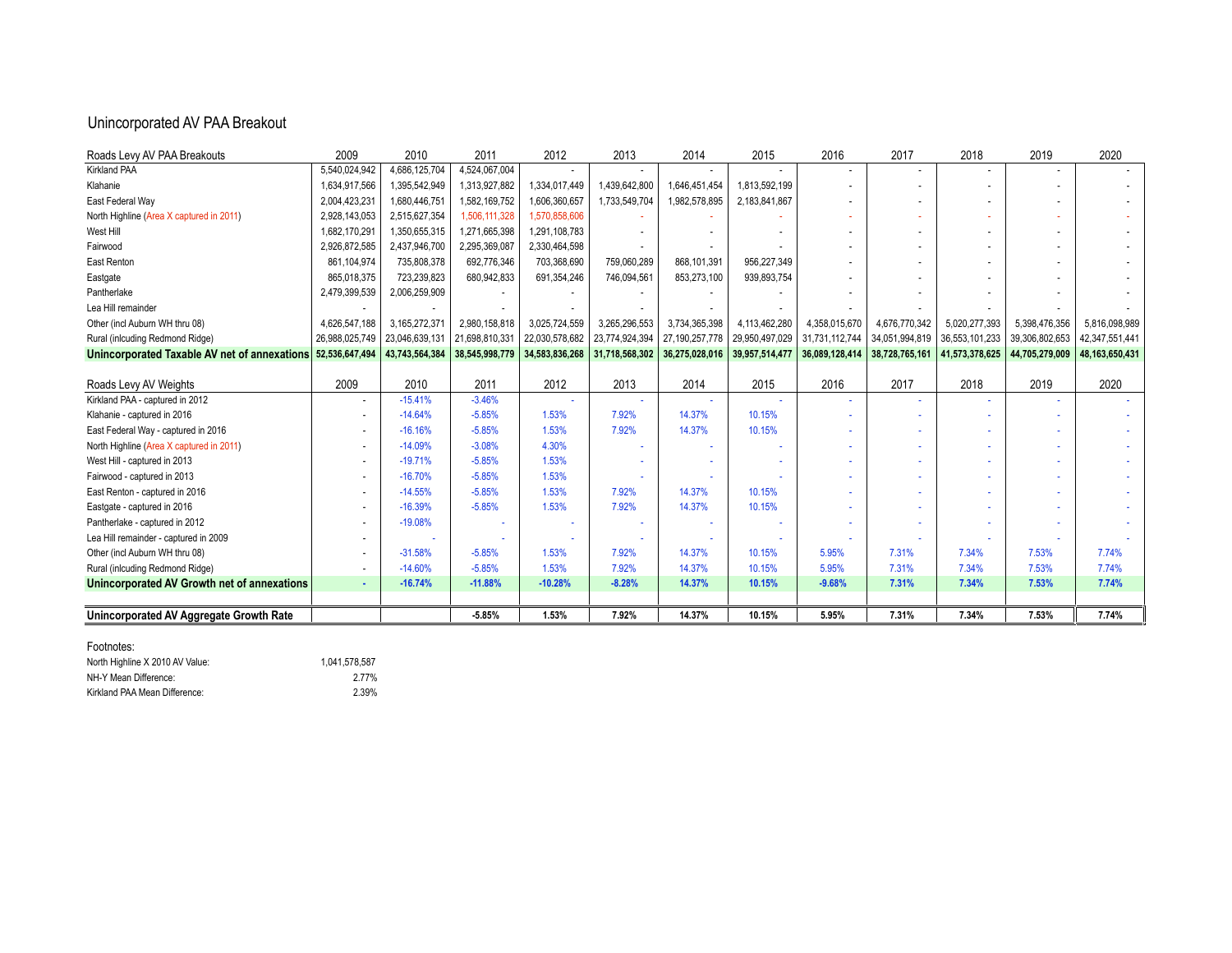#### Unincorporated NC PAA Breakout

| Roads Levy NC PAA Breakouts                 | 2010           | 2011        | 2012        | 2013        | 2014        | 2015        | 2016        | 2017        | 2018          | 2019        | 2020        |
|---------------------------------------------|----------------|-------------|-------------|-------------|-------------|-------------|-------------|-------------|---------------|-------------|-------------|
| <b>Kirkland PAA</b>                         | 32,637,920     | 22,812,460  |             |             |             |             |             |             |               |             |             |
| Klahanie                                    | 9,719,675      | 6,793,622   | 4,998,076   | 5,214,900   | 6,839,570   | 8,438,661   |             |             |               |             |             |
| East Federal Way                            | 11,703,972     | 8,180,558   | 6,018,447   | 6,279,536   | 8,235,887   | 10,161,436  |             |             |               |             |             |
| North Highline (Area X captured in 2011)    | 17,520,837     | 12,450,343  | 9,159,733   |             |             |             |             |             |               |             |             |
| West Hill                                   | 9,407,042      | 6,575,105   | 4,837,313   |             |             |             |             |             |               |             |             |
| Fairwood                                    | 16,979,807     | 11,868,133  | 8,731,400   |             |             |             |             |             |               |             |             |
| East Renton                                 | 5,124,757      | 3,581,978   | 2,635,266   | 2,749,587   | 3,606,204   | 4,449,335   |             |             |               |             |             |
| Eastgate                                    | 5,037,219      | 3,520,793   | 2,590,252   | 2,702,621   | 3,544,606   | 4,373,334   |             |             |               |             |             |
| Pantherlake                                 | 13,973,195     |             |             |             |             |             |             |             |               |             |             |
| Lea Hill remainder                          |                |             |             |             |             |             |             |             |               |             |             |
| Other (incl Auburn WH thru 08)              | 22,045,483     | 15,408,816  | 11,336,285  | 11,828,069  | 15,513,033  | 19,139,978  | 20,869,737  | 23,720,354  | 25, 147, 778  | 27,179,617  | 28,965,262  |
| Rural (inlcuding Redmond Ridge)             | 160,515,190    | 112,193,007 | 82,540,532  | 86,121,259  | 112,951,816 | 139,359,939 | 151,954,471 | 172,710,080 | 183, 103, 280 | 197,897,291 | 210,898,736 |
| Unincorporated NC net of annexations        | 304,665,097    | 203,384,816 | 132,847,302 | 114,895,971 | 150,691,116 | 185,922,684 | 172,824,208 | 196,430,435 | 208,251,058   | 225,076,909 | 239,863,998 |
|                                             |                |             |             |             |             |             |             |             |               |             |             |
| Roads Levy NC Weights                       | 2010           | 2011        | 2012        | 2013        | 2014        | 2015        | 2016        | 2017        | 2018          | 2019        | 2020        |
| Kirkland PAA - captured in 2012             | $\blacksquare$ | $-30.10%$   |             |             |             |             |             |             |               |             |             |
| Klahanie - captured in 2016                 |                | $-30.10%$   | $-26.43%$   | 4.34%       | 31.15%      | 23.38%      |             |             |               |             |             |
| East Federal Way - captured in 2016         |                | $-30.10%$   | $-26.43%$   | 4.34%       | 31.15%      | 23.38%      |             |             |               |             |             |
| North Highline (Area X captured in 2011)    |                | $-30.10%$   | $-26.43%$   |             |             |             |             |             |               |             |             |
| West Hill - captured in 2013                |                | $-30.10%$   | $-26.43%$   |             |             |             |             |             |               |             |             |
| Fairwood - captured in 2013                 |                | $-30.10%$   | $-26.43%$   |             |             |             |             |             |               |             |             |
| East Renton - captured in 2016              |                | $-30.10%$   | $-26.43%$   | 4.34%       | 31.15%      | 23.38%      |             |             |               |             |             |
| Eastgate - captured in 2016                 |                | $-30.10%$   | $-26.43%$   | 4.34%       | 31.15%      | 23.38%      |             |             |               |             |             |
| Pantherlake - captured in 2012              |                |             |             |             |             |             |             |             |               |             |             |
| Lea Hill remainder - captured in 2009       |                |             |             |             |             |             |             |             |               |             |             |
| Other (incl Auburn WH thru 08)              |                | $-30.10%$   | $-26.43%$   | 4.34%       | 31.15%      | 23.38%      | 9.04%       | 13.66%      | 6.02%         | 8.08%       | 6.57%       |
| Rural (inlcuding Redmond Ridge)             |                | $-30.10%$   | $-26.43%$   | 4.34%       | 31.15%      | 23.38%      | 9.04%       | 13.66%      | 6.02%         | 8.08%       | 6.57%       |
| Unincorporated NC Growth net of annexations | ×.             | $-33.24%$   | $-34.68%$   | $-13.51%$   | 31.15%      | 23.38%      | $-7.05%$    | 13.66%      | 6.02%         | 8.08%       | 6.57%       |
|                                             |                |             |             |             |             |             |             |             |               |             |             |
| Unincorporated NC Aggregate Growth Rate     |                | $-30.10%$   | $-26.43%$   | 4.34%       | 31.15%      | 23.38%      | 9.04%       | 13.66%      | 6.02%         | 8.08%       | 6.57%       |

Footnotes:

North Highline X 2010 AV Value: 1,041,578,587